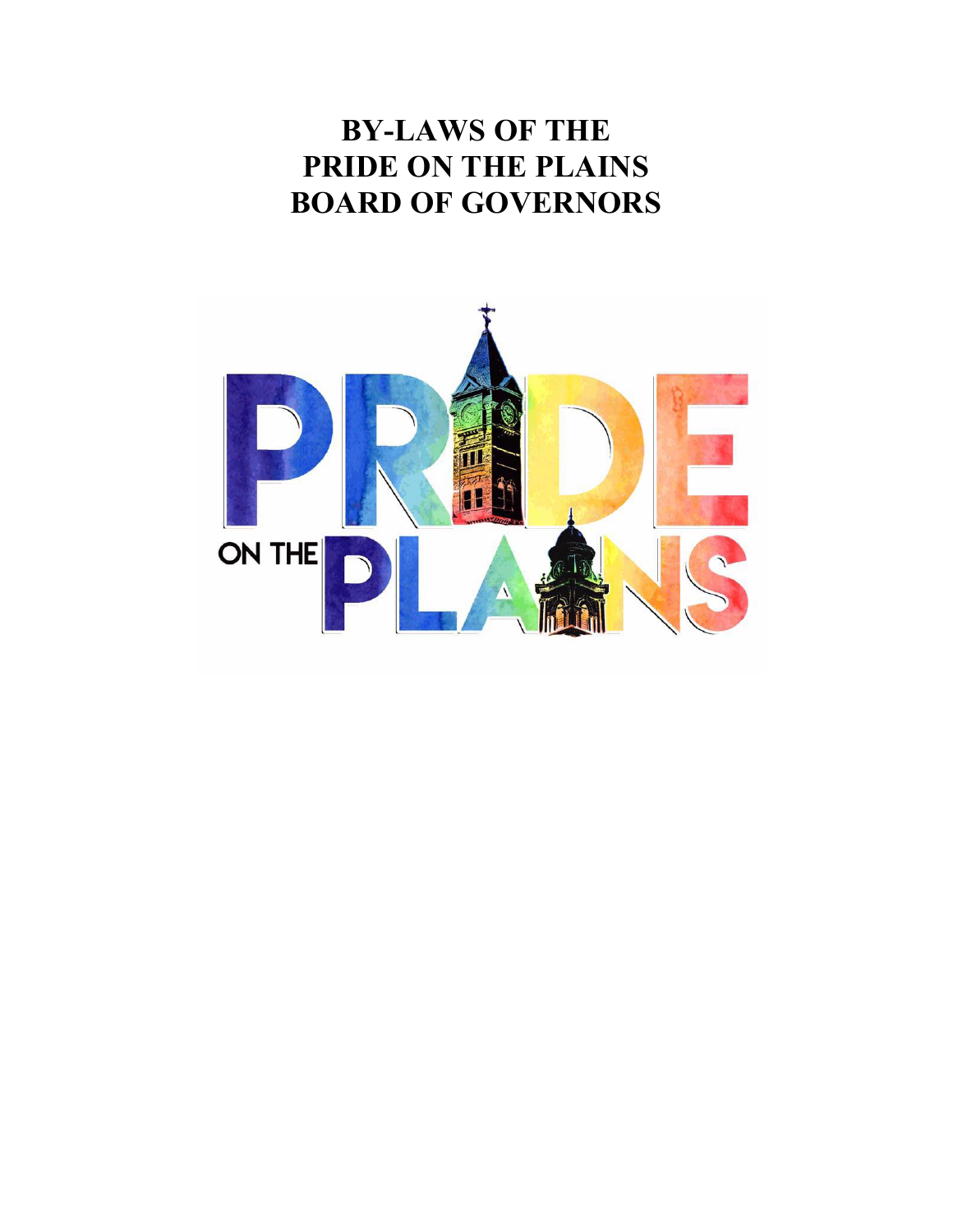## **Table of Contents**

| <b>ARTICLE I. NAME AND PURPOSE</b>                | 3                |
|---------------------------------------------------|------------------|
| <b>SECTION 1.01 NAME</b>                          | 3                |
| <b>SECTION 1.02 PURPOSE</b>                       | 3                |
| <b>ARTICLE II. MEMBERSHIP</b>                     | 3                |
| <b>SECTION 2.01 CLASSIFICATIONS</b>               | 3                |
| <b>SECTION 2.02 MEMBERSHIP REQUIREMENTS</b>       | 3                |
| <b>SECTION 2.03 DUES AND FEES</b>                 | $\boldsymbol{4}$ |
| <b>SECTION 2.04 PROBATION</b>                     | 4                |
| <b>SECTION 2.07 MEMBERSHIP DISSOLUTION</b>        | 5                |
| <b>ARTICLE III. BOARD MEETINGS</b>                | 5                |
| <b>SECTION 3.01 TIMES</b>                         | 5                |
| <b>SECTION 3.02 QUORUM</b>                        | 5                |
| <b>SECTION 3.03 CONDUCT</b>                       | 5                |
| <b>SECTION 3.04 VOTING RIGHTS</b>                 | 6                |
| <b>SECTION 3.05 ABSENCES</b>                      | 6                |
| <b>SECTION 3.06 EXECUTIVE COUNCIL MEETINGS</b>    | 6                |
| <b>SECTION 3.07 SPECIAL MEETINGS</b>              | 6                |
| <b>SECTION 3.08 CANCELLATION AND RESCHEDULING</b> | 7                |
| <b>SECTION 3.09 ELECTRONIC AND OTHER MEETINGS</b> | 7                |
| <b>ARTICLE IV. EXECUTIVE COUNCIL</b>              | 7                |
| <b>SECTION 4.01 THE EXECUTIVE COUNCIL</b>         | 7                |
| <b>SECTION 4.02 EXECUTIVE OFFICERS</b>            | ${\bf 8}$        |
| <b>SECTION 4.03 REQUIREMENTS</b>                  | 8                |
| <b>SECTION 4.04 OFFICE LIFE CYCLE</b>             | 9                |
| <b>SECTION 4.05 MEETINGS</b>                      | 10               |
| <b>SECTION 4.06 VACANCIES</b>                     | 10               |
| <b>SECTION 4.07 RESPONSIBILITIES</b>              | 11               |
| <b>SECTION 4.08 DISCIPLINARY PERMISSIONS</b>      | 11               |
| <b>SECTION 4.09 IMPARTIALITY</b>                  | 12               |
| <b>SECTION 4.10 JURISDICTION</b>                  | 12               |
| <b>ARTICLE V. MEMBERS AT LARGE</b>                | 12               |
| <b>SECTION 5.01 THE MEMBERS AT LARGE</b>          | 12               |
| <b>SECTION 5.02 REQUIREMENTS</b>                  | 13               |
| <b>SECTION 5.03 OFFICE LIFE CYCLE</b>             | 13               |
| <b>SECTION 5.04 MEETINGS</b>                      | 14               |
| <b>SECTION 5.05 VACANCIES</b>                     | 14               |
| <b>SECTION 5.06 RESPONSIBILITIES</b>              | 14               |
| <b>SECTION 5.07 DISCIPLINARY PERMISSIONS</b>      | 14               |
|                                                   |                  |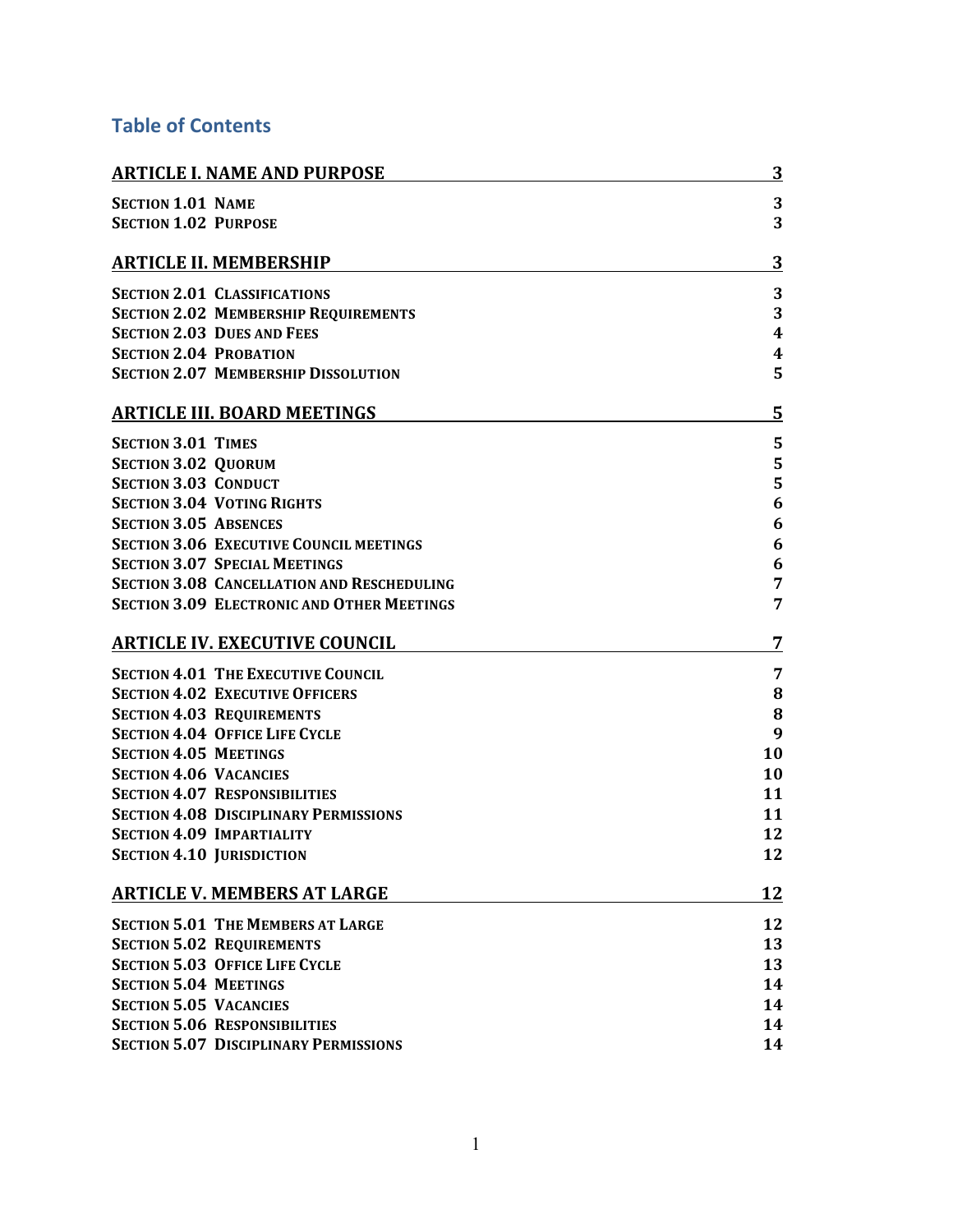| <b>ARTICLE VI. THE COMMITTEES</b>               | 15 |
|-------------------------------------------------|----|
| <b>SECTION 6.01 THE COMMITTEES</b>              | 15 |
| <b>SECTION 6.02 COMMITTEE CHAIRMAN</b>          | 15 |
| <b>SECTION 6.03 REQUIREMENTS</b>                | 16 |
| <b>SECTION 6.04 CHAIRMANSHIP LIFE CYCLE</b>     | 16 |
| <b>SECTION 6.05 MEETINGS</b>                    | 17 |
| <b>SECTION 6.06 VACANCIES</b>                   | 17 |
| <b>SECTION 6.07 COMMITTEE FORMATION</b>         | 17 |
| <b>SECTION 6.08 COMMITTEE BUDGETS</b>           | 18 |
| <b>SECTION 6.09 FINANCIAL DETRIMENT</b>         | 18 |
| <b>SECTION 6.10 DISCIPLINARY PERMISSIONS</b>    | 18 |
| <b>ARTICLE VII. AUXILIARY BOARD MEMBERS</b>     | 19 |
| <b>SECTION 7.01 THE AUXILIARY BOARD MEMBERS</b> | 19 |
| <b>SECTION 7.02 REQUIREMENTS</b>                | 19 |
| <b>SECTION 7.03 OFFICE LIFE CYCLE</b>           | 20 |
| <b>SECTION 7.04 MEETINGS</b>                    | 20 |
| <b>SECTION 7.05 VACANCIES</b>                   | 21 |
| <b>SECTION 7.06 RESPONSIBILITIES</b>            | 21 |
| <b>SECTION 7.07 DISCIPLINARY PERMISSIONS</b>    | 21 |
| <b>ARTICLE VIII. DISSOLUTION</b>                | 22 |
| <b>SECTION 8.01 METHOD OF DISSOLUTION</b>       | 22 |
| <b>ARTICLE IX. AMENDMENTS</b>                   | 22 |
| <b>SECTION 9.01 METHODS OF AMENDING</b>         | 22 |
| <b>SECTION 9.02 RETROACTIVITY</b>               | 22 |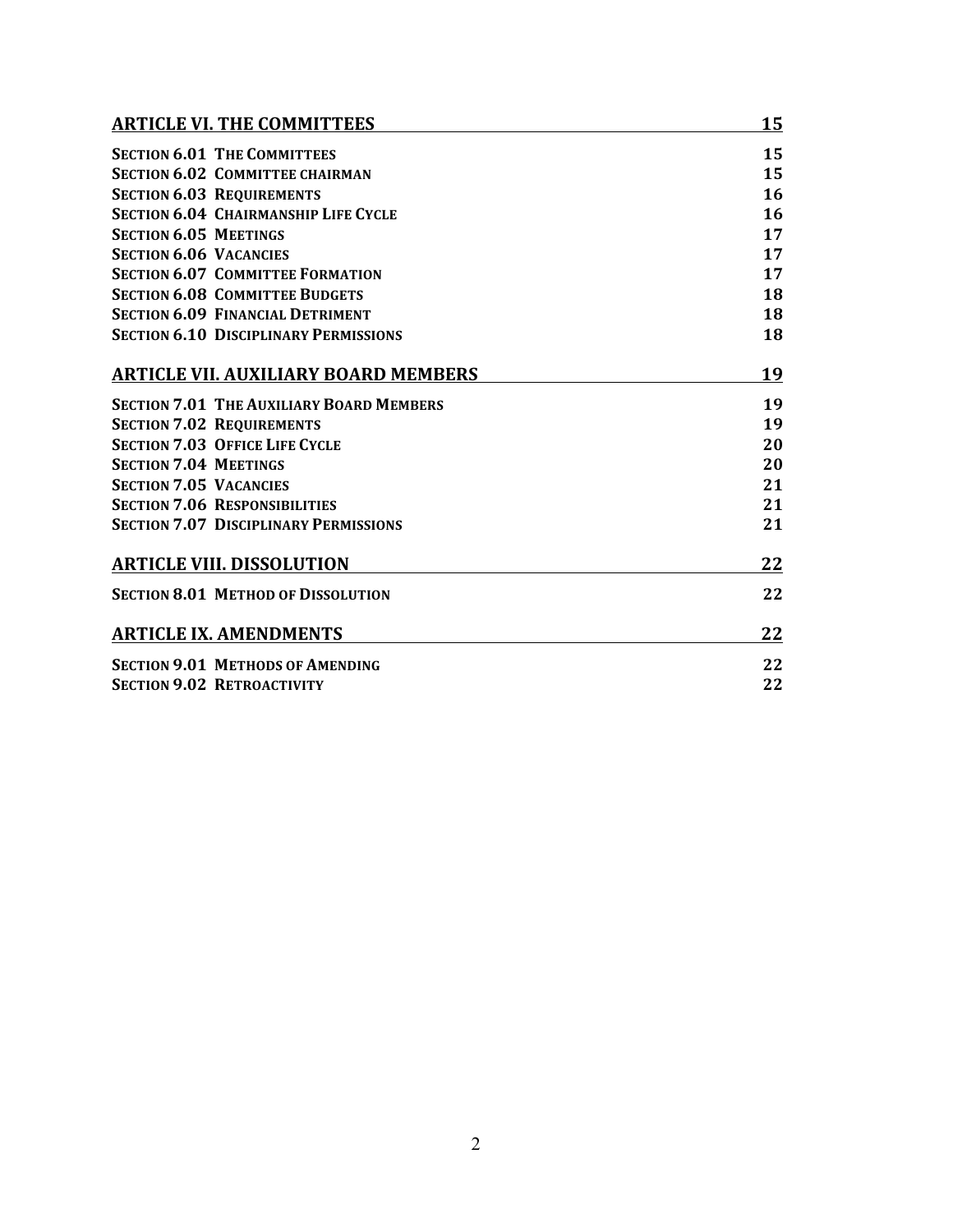## **Article I. NAME AND PURPOSE**

## **Section 1.01 Name**

This non-profit organization shall be known as the Pride on the Plains Board of Governors, hereby established on June  $19<sup>th</sup>$ , 2017, existing and functioning to provide a unifying and celebratory Pride Festival in the Auburn-Opelika area.

## **Section 1.02 Purpose**

The purpose of these By-Laws is to establish rules and regulations governing such matters that are essential in the organization and management of the Pride on the Plains Board of Governors. Nothing contained herein shall be considered as superseding or conflicting with the laws upheld by the both State and Federal Laws.

## **Article II. MEMBERSHIP**

## **Section 2.01 Classifications**

The Membership of the Board of Governors shall consist of four (4) Executive Officers and five (5) Members at Large as explained fully below.

#### **(a) Executive Officers**

The Executive Officers are members of the Pride on the Plains Board of Governors who serve to meet the needs reflecting the purpose of the organization: organizing and coordinating events of Pride on the Plains. The title of these officers shall be as follows: President, Vice President, Secretary, and Treasurer. 

#### **(b) Members at Large**

The Members at Large are members of the Pride on the Plains Board of Governors who serve to meet the needs reflecting the purpose of the organization: organizing and coordinating events of Pride on the Plains. They are leaders and representative of the organization whose key role is utilized in assisting the Executive Officers, leading committees as Committee Chair or Co-Chair, performing the duties delegated by the Executive Council.

## **Section 2.02 Membership Requirements**

#### **(a) Integrity Requirements**

All members on the Pride on the Plains Board of Governors shall uphold integrity within their professional and personal life that shall not conflict with the integrity of the Pride on the Plains organization. Members must uphold a positive image that will not in any manner tarnish the reputation or integrity of Pride on the Plains. Lack of integrity can be defined as, but not limited to, social media presence, community presence, professional status, and criminal record.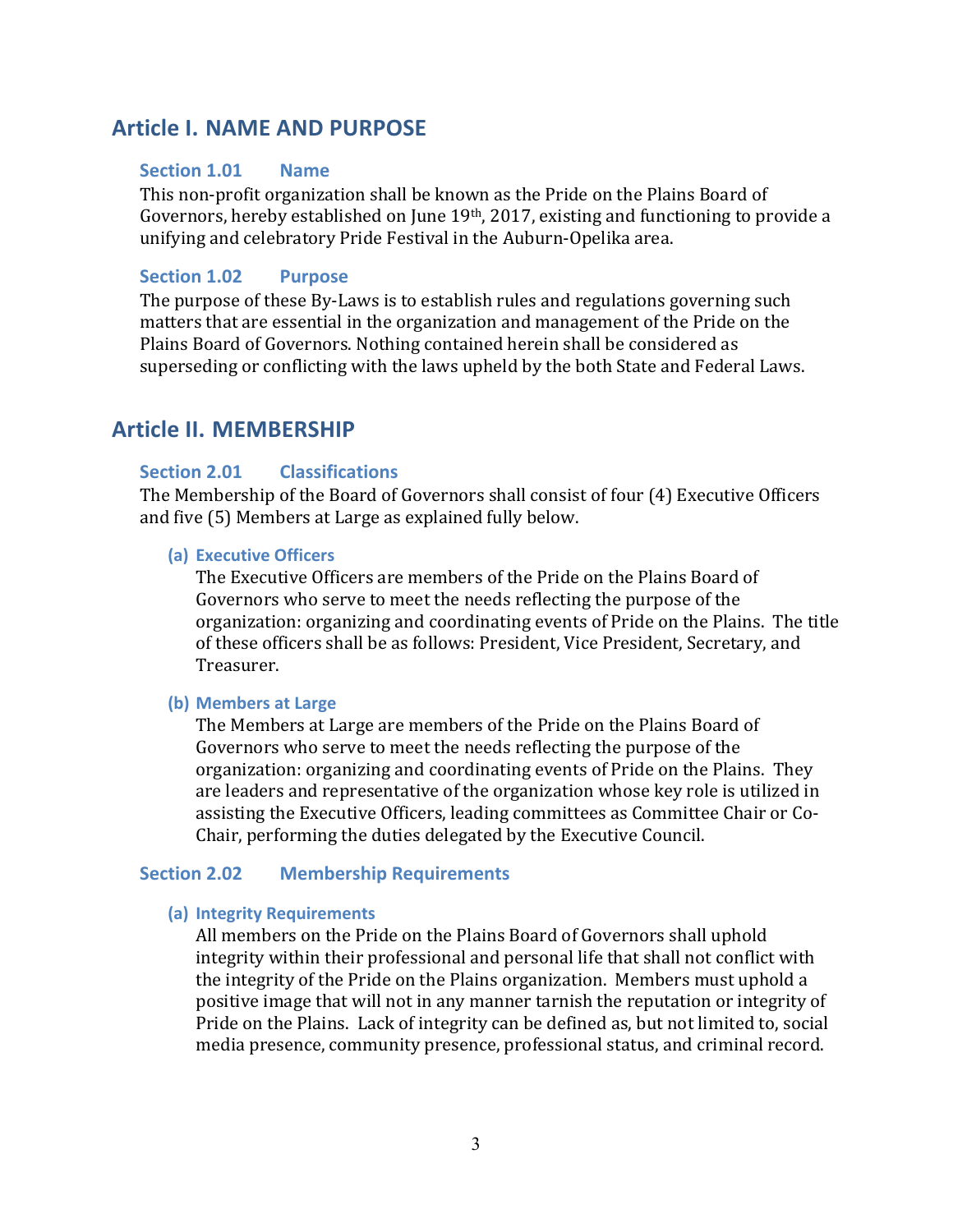#### **(b) Local Residential Requirements**

Local residency in the Auburn-Opelika area (or within a 30-mile radius) is mandatory. Due to the required presence and attendance at Pride on the Plains events, duties, or meetings, members of the Board of Governors must be within these reasonable residential locations that would permit the required involvement and fulfilling duties in serving on the board.

#### **(c) Attendance Requirements**

All board members will be expected to participate and/or be present in any benefit, event, or meeting held by the Pride on the Plains organization. Meetings require mandatory attendance unless otherwise cleared by the President. If available, members who may not be present physically are encouraged to participate in the meeting via electronic media such as, but not limited to, skype calls, conference calls, etc. Though attendance regarding any events are at the discretion of the Executive Council, attendance at the Pride Festival of Pride on the Plains is mandatory.

#### **(d) Executive Office/Committee Requirements**

All board members will be expected to perform the duties and responsibilities as outlined in Article IV.

## **Section 2.03 Dues and Fees**

**(a) Dues**

The dues required to be on the Board of Governors shall consists of an annual membership due of twenty-five dollars and zero cents (\$25.00) for Members at Large and fifty dollars and zero cents (\$50.00) for Executive Council Offices. These dues shall be paid within thirty (30) days after your elected position.

#### **(b) Authorization of Funds**

No funds of the organization shall be invested, appropriated or expended unless provided by these By-Laws or appropriately authorized. If the amount proposed shall be less than one hundred dollars  $($100)$ , it must be approved by the Treasurer and President. For expenditures ranging from one hundred dollars to five hundred dollars (\$100 to \$500), it shall require three-fourths (3/4) vote by the Executive Officers. For all expenditures over five hundred dollars (\$500), it shall require a majority vote of approval by the entire Pride on the Plains Board of Governors.

#### **Section 2.04 Probation**

## **(a) Membership Violation**

Any member on the Board of Governors shall hereby be placed on probation if they are in direct violation of membership requirements.

Probations shall be initiated by the Executive Council following a discussion concerning the Board member in question. This may result in sanctions such as, but not limited to: Temporary removal from Board Positions, temporary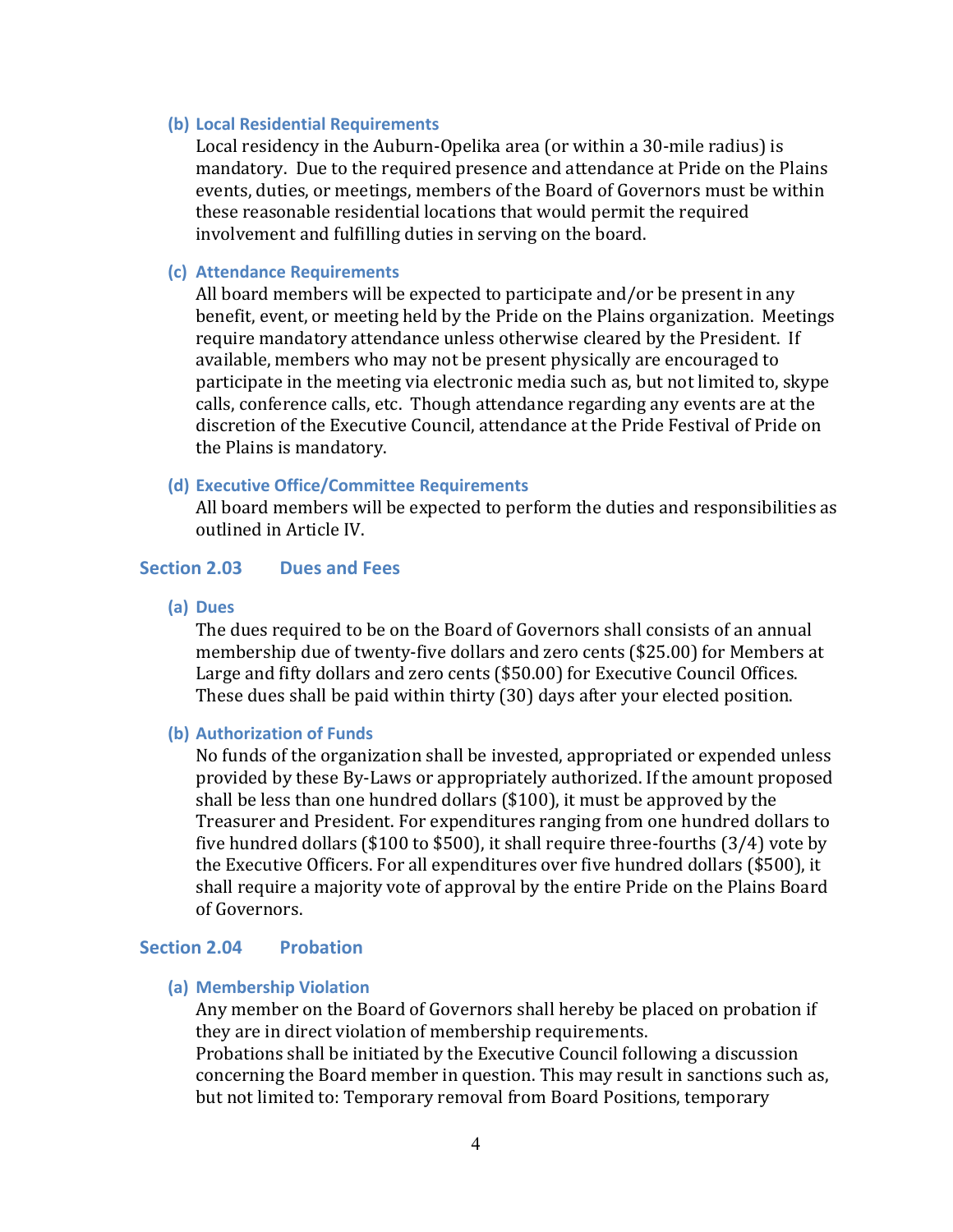removal or reassignment of Committee roles, placement of probationary watch by the Executive Council, fines, or other sanctions as deemed just by the Executive Council.

## **(b) Illegal Conduct**

A Board member who is involved in the participation or action of any illegal conduct shall be placed on probation or have their position and title removed conditioned upon its severity as judged by the Executive Council.

## **Section 2.05 Membership Dissolution**

A member's ties to the Pride on the Plains Board of Governors can only be dissolved through the guidelines set forth within these By-Laws. Once membership has been dissolved, it cannot be reinstated. Consult Article VII for proper procedure.

## **Article III. BOARD MEETINGS**

## **Section 3.01 Times**

The regular meeting will be held twice a month, at a time/day to be discussed upon Election Day, unless voted upon in the previous week's Board Meeting. No regular meeting shall be held during the vacation recesses or at a time deemed unnecessary by the President. The President must approve any absence 72 hours in advance, excluding emergencies as deemed appropriate by the President. All times, dates, and locations of Regular Board Meetings must be advertised to the public within forty-eight (48) hours prior to the meeting.

## **Section 3.02 Quorum**

A quorum shall be considered as two-thirds  $(2/3)$  (rounded up to the nearest whole vote count) of the Pride on the Plains Board of Governors. If a quorum is not present, the meeting shall begin as soon as a quorum is present. If a quorum is not present within 20 minutes of the start time, the meeting will be cancelled. Quorum may be established by proxy or electronic media attendance as outlined in Article II, Section 2.02.

## **Section 3.03 Conduct**

## **(a) Appropriate Behavior**

It shall be the right of the President presiding over an official meeting, to dismiss any Board member causing disruption or acting with unsuitable conduct after appropriate warning is given.

**(b) Punctuality**

All regular and special meetings of the Pride on the Plains Board of Governors shall begin promptly at the announced time. Failure to be at the meeting on time without approval of the President will result in a possible probation or other disciplinary action as outlined in Article IV, Section 4.08.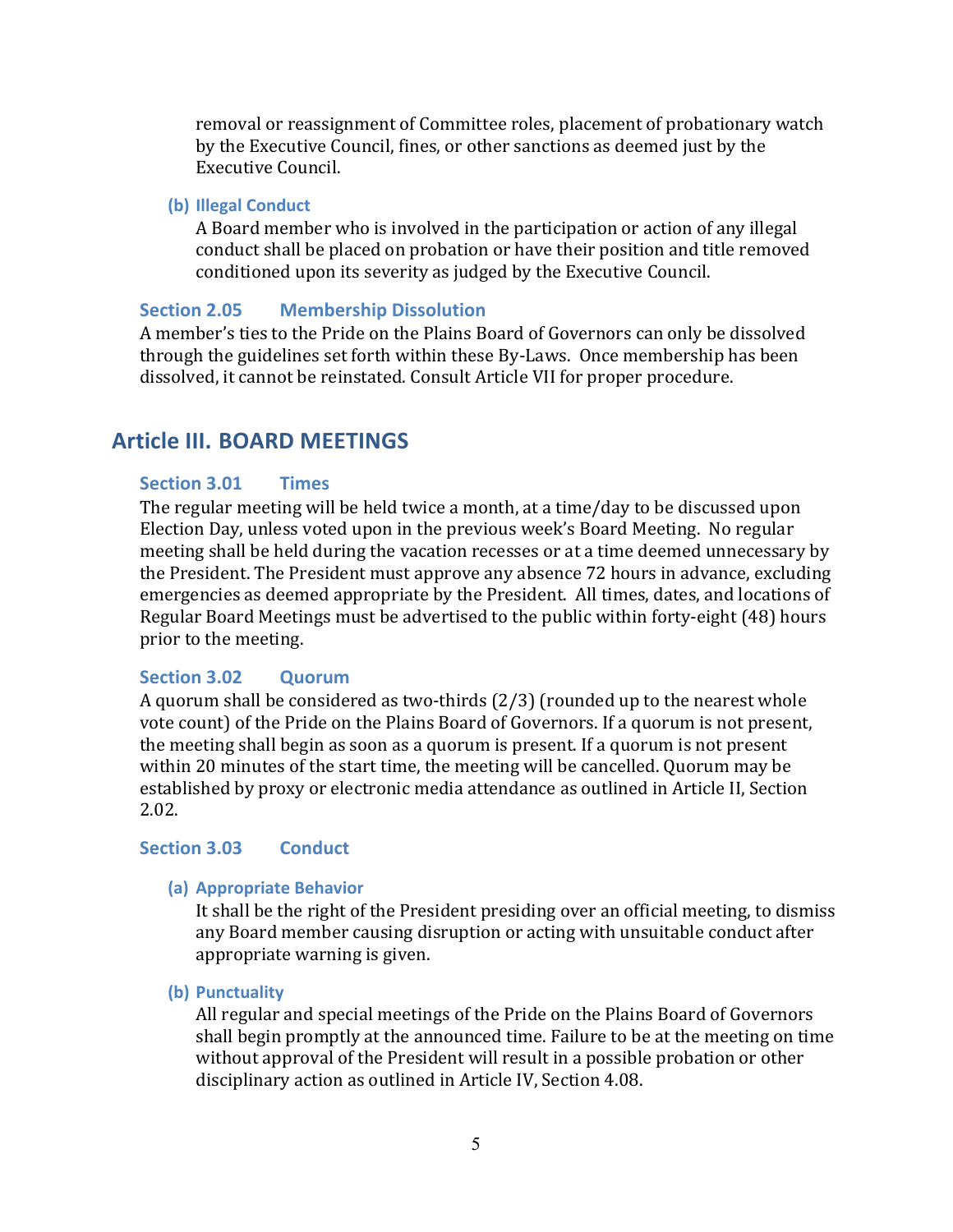## **(c) Order of Business**

All meetings whether regular or special shall be conducted according to the accepted Parliamentary Procedure, *Robert's Rules of Order*, except for situations deemed fit by the President.

## **Section 3.04 •• Voting Rights**

## **(a) Voting Process**

All matters requiring a vote will be voted upon via a simple majority vote except for votes on Board of Governors position, which will require a secret ballot. A motion to vote must be brought before a vote can be taken.

## **(b) Voting by Proxy**

Board s may submit a proxy vote. However, no Board member may submit more than one  $(1)$  proxy, said proxy counting as a single vote. Permission to vote by proxy must be submitted in writing to the Secretary or President before the start of meetings. Votes for Consideration of Board Positions may not be made by proxy. The minimum number of Board members required for quorum must be in attendance in order for a vote to take place.

## **(c) Members in Bad Standing**

All Board members not in good standing shall not possess the right to vote on any matter regarding the organization or its actions and decisions. The right to vote on Board matters is given exclusively to Board members in good standing.

## **Section 3.05 Absences**

Excused absences shall include, but are not limited to: school/work obligations, family emergencies, or illness. Excused absences are only those approved by the President. The President may request a form of documentation such as but not limited to a doctor's note, an obituary, class schedule, etc., to provide validity of the absence. The President must be informed of any known conflicts with attendance within one  $(1)$ month of election.

## **Section 3.06 •• Executive Council Meetings**

Executive Council meetings shall be conducted 30 minutes prior to scheduled Regular Meetings. This meeting shall only require the attendance of the four presiding Executive Officers: President, Vice President, Secretary, and Treasurer. No decisions or matters shall be voted on within this meeting excluding those clearly outlined within these By-Laws.

## **Section 3.07 Special Meetings**

**(a) Calling of Special Meetings**

Special meetings may be called at any time during the year on order of the President or upon petition of one-third  $(1/3)$  of the Board members.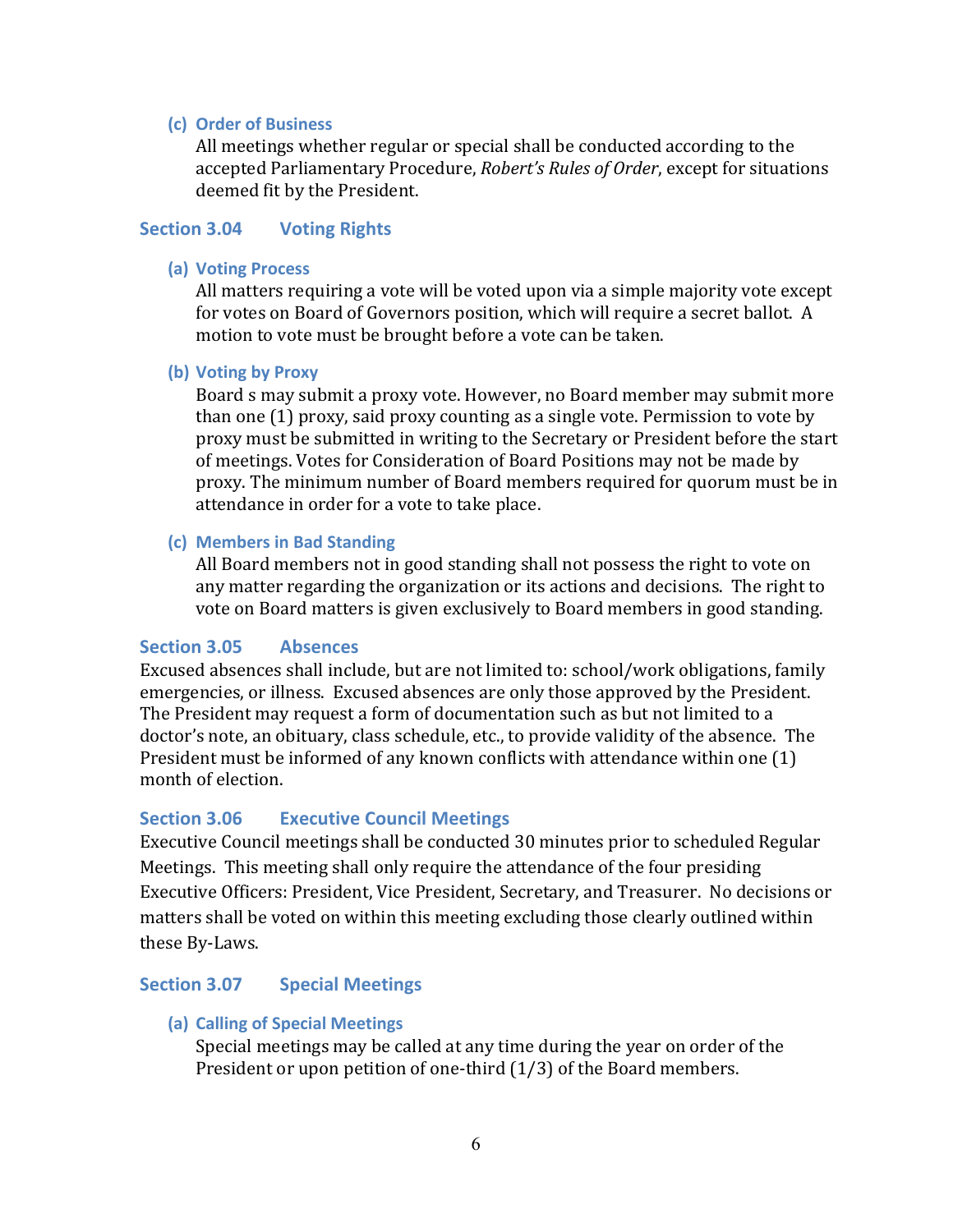#### **(b) Notice of Special Meetings**

At least forty-eight (48) hour notice shall be given for special meetings held in Auburn or Opelika, and seven (7) days notice for those held elsewhere, unless prevailing circumstances prevent such notice.

## **Section 3.08 •• Cancellation and Rescheduling**

Meeting time can only be set and changed by a majority vote of the Pride on the Plains Board of Governors during the previous meeting, or via Executive Decision by the President. All Board members are to be notified in due time and required to attend.

## **Section 3.09 •• Electronic and Other Meetings**

In the event of an unforeseen circumstances that requires a vote of the Pride on the Plains Board of Governors, this decision may be voted on via personal written electronic communication (email, group messaging, or phone call) between all members of the Board. This may only be used when a special meeting is not a viable option due to scheduling difficulties. A failure to respond within one  $(1)$  hour is tallied as a "no" vote. The President will be allowed a vote in this special case, and in the case of a tie, the President may make an Executive Decision.

## **Article IV. <b>EXECUTIVE COUNCIL**

## **Section 4.01 The Executive Council**

The Executive Council shall consist of the Executive Officers: President, Vice-President, Secretary, and Treasurer. The Executive Council shall supervise all Pride on the Plains Board of Governors activities and management, and investigate and audit all accounts of the organization. It has the power to levy punishments and sanctions. It shall approve all budgets. It has the authority to determine mandatory attendance to important organization functions such as, but not limited to important social events, benefits, meetings, and the Pride Festival, provided they are announced seven (7) days in advance. Excuses for nonattendance must be rendered to the President. The Executive Council may review the validity of any excuse. If the excuse is not accepted, a sanction will be levied. Advertisement and/or promotion of Pride on the Plains events is mandatory. It has the power to grant extensions on payments, provided this does not conflict with the By-Laws relating to this matter. It cannot authorize any loan for any purpose whatsoever. A three-fourths  $(3/4)$  vote (rounded up to the nearest whole vote count) of the Board of Governors shall be required to overrule a decision of the Executive Council. The Executive Council shall meet 30 minutes prior to every scheduled Regular Meeting, and the four (4) Executive Officers shall constitute a quorum.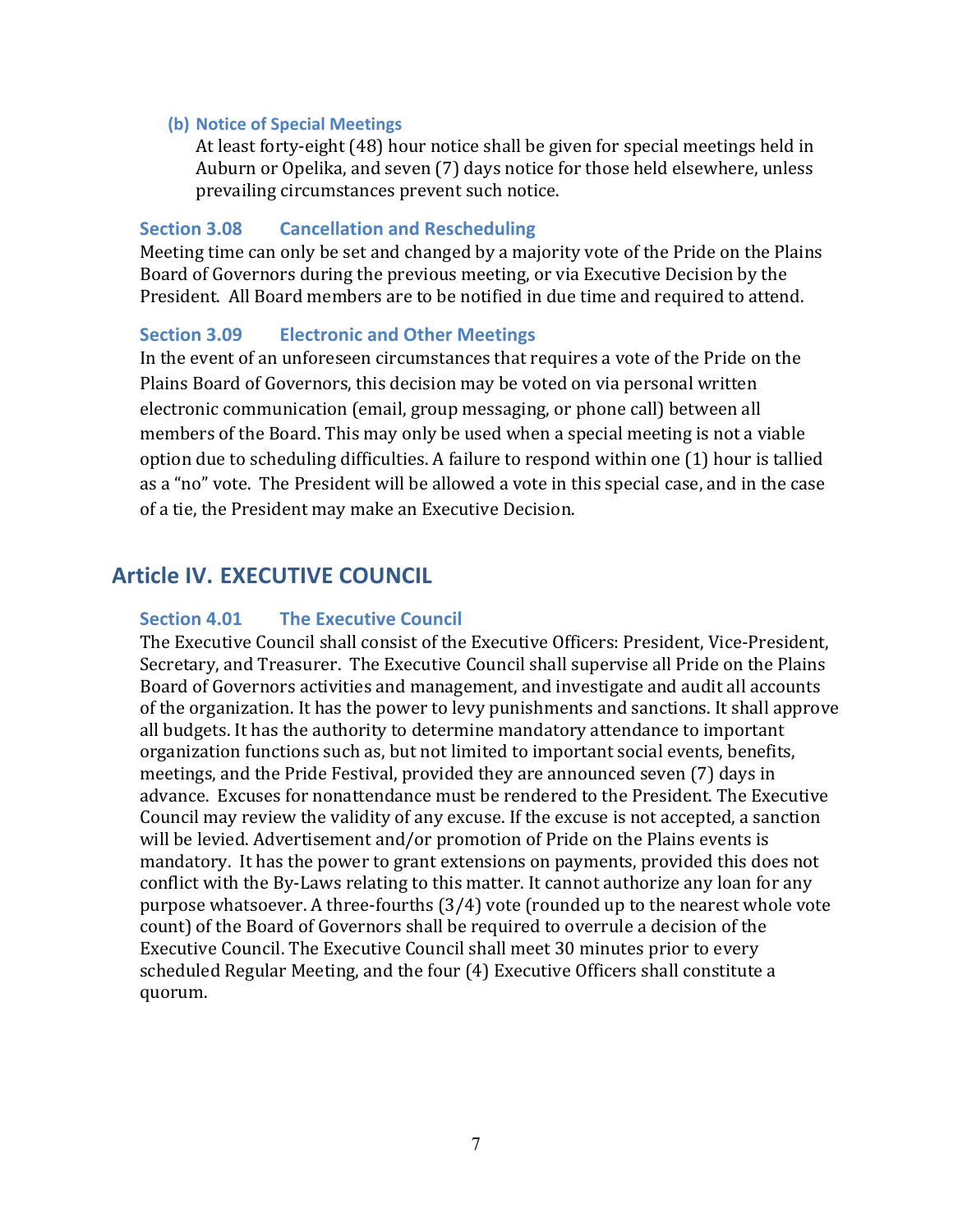## **Section 4.02 Executive Officers**

## **(a) President**

The President serves as Senior Pride on the Plains officer and carries out the multiple responsibilities involved in the leadership of the organization. These include, but not limited to, goal setting and evaluation, organizational planning, policy development and implementation, and cooperating with other groups, vendors, and organizations to assist in the healthy development of the Pride on the Plains cause.

#### **(b) Vice President**

The Vice President is first and foremost the advisor for the President and in charge of communicating responsibilities and expectations as represented by the President. The Vice President shall be responsible in the direction of Committee Chairman. In the absence of, or at the discretion of the President, the Vice President acts for the President to lead and direct support functions important to the welfare and effectiveness of the organization. This includes problem solving, reviewing committee operations, and advising the President on various operations of the organization.

#### **(c) Secretary**

The Secretary conducts the Chapter's written and electronic communications with the Executive Council and the public. The Secretary also plays an essential role in keeping correct minutes of all meeting proceedings. In the absence of the Secretary, the Treasurer shall preside over the recording duties of the Secretary during Board Meetings. The Secretary shall function as the sole keeper and organizer of any documents or paper work related to the activities of the Pride on the Plains Board of Governors. The Secretary shall serve as the key source of Public Relations through digital and social media and shall conduct a thorough review of the By-Laws each year upon election. They are responsible for announcing the time, date, and location for each scheduled Regular Board Meetings.

#### **(d) Treasurer**

The Treasurer acts as the business  $&$  finance officer for the organization. The Treasurer supervises income and expenditures that include financial reporting, planning and budgeting, and oversees and maintains interest-bearing accounts. The treasurer also provides assistance to other Executive Officers and Members at Large. The Treasurer is required to provide appropriate updates at every Board Meeting.

#### **Section 4.03 Requirements**

**(a) Membership**

All candidates at the time of election must meet the requirements set forth in Article II, Section 2.02. Anyone in hope of election or re-election must not be under probation from the organization and must be in good standing. Any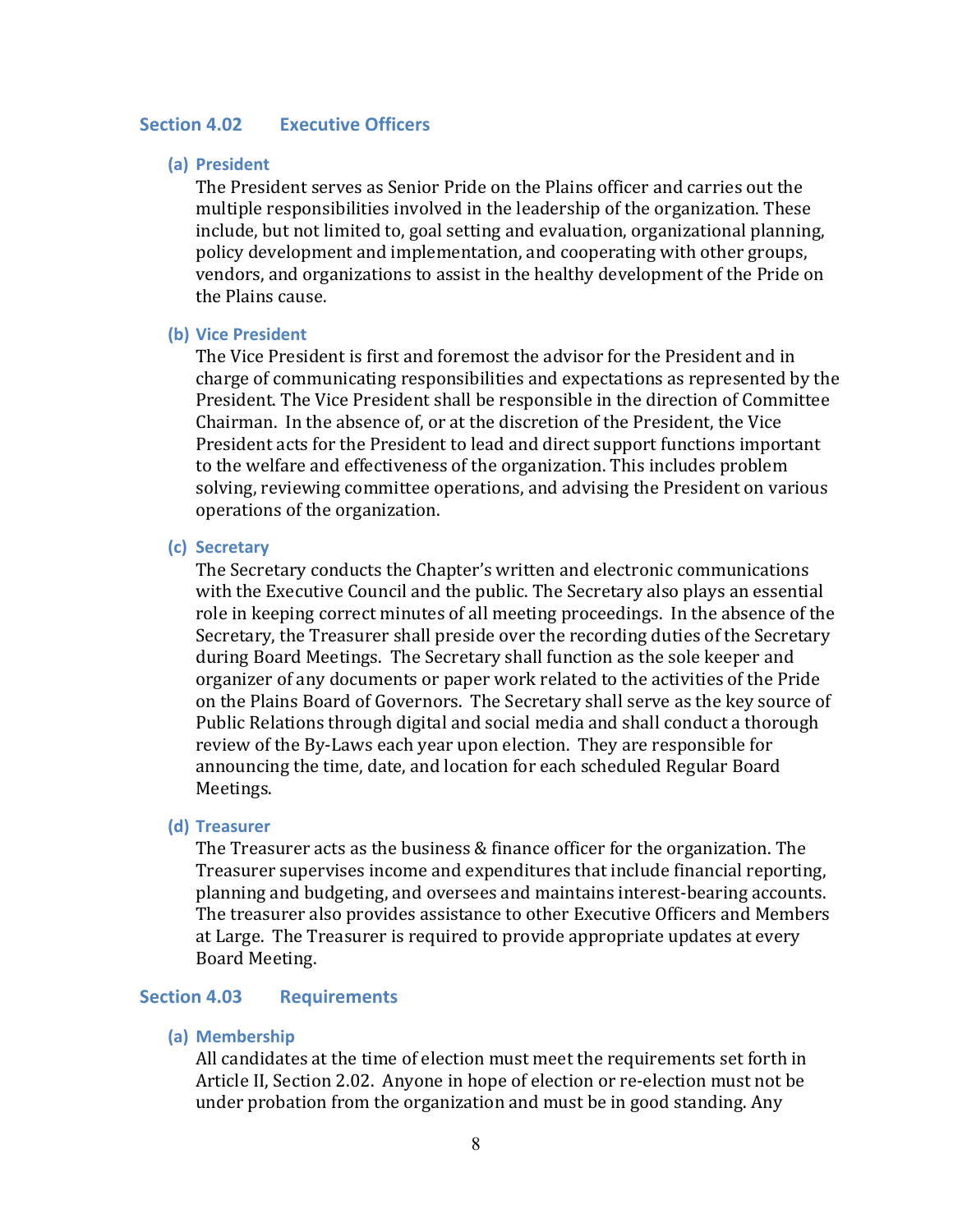member that satisfies the requirements as aforementioned shall be eligible for election or re-election as a member of the Executive Council of the Pride on the Plains Board of Governors. Anyone who has been revoked of their position in the past shall not be eligible for election.

#### **Section 4.04 Office Life Cycle**

#### **(a) Nominations**

Any member of the community who is running for office must submit, in writing, a proposal of self-nomination to the existing Executive Council. The proposal must be submitted within one (1) week prior to the Pride on the Plains Board of Governors Election Meeting.

#### **(b) Elections**

Elections shall be conducted within two  $(2)$  weeks after the conclusion of the Pride Festival, "Pride on the Plains" of each year, whereas time, location, and exact date shall be determined by the existing Board of Governors. Nominated candidates will be voted into office by a simple majority of the sitting Pride on the Plains Board of Governors. In non-electoral years of the Executive Council, the existing Executive Council will reassume office within two (2) weeks following the Pride Festival.

#### **(c) Term of Office**

All offices and committees held by the existing Executive Council shall terminate after the installation of the next administration unless terminated prior to that in accordance with these By-Laws. Each Executive Council position is granted a two (2) year term. At the end of an Executive Council member's term, they are required to serve as an Advisor to the newly elected officer for a period of three (3) months.

#### **(d) Restrictions**

No persons elected as an officer shall hold more than one Executive Officer position at one time.

#### **(e) Impeachment**

An officer may be removed for cause in accordance within these By-Laws. The individual may also be removed from office for failing to perform their duty as determined in a meeting of the Board by a three-fourths  $(3/4)$  vote (rounded up to the nearest whole vote count) of no confidence by the Board of Governors. If the vote receives at least a simple majority but less than a three-fourths  $(3/4)$ (rounded up to the nearest whole vote count), a second vote of no confidence will be held two  $(2)$  weeks later needing a two-thirds  $(2/3)$  (rounded up to the nearest whole vote count) majority to remove the officer.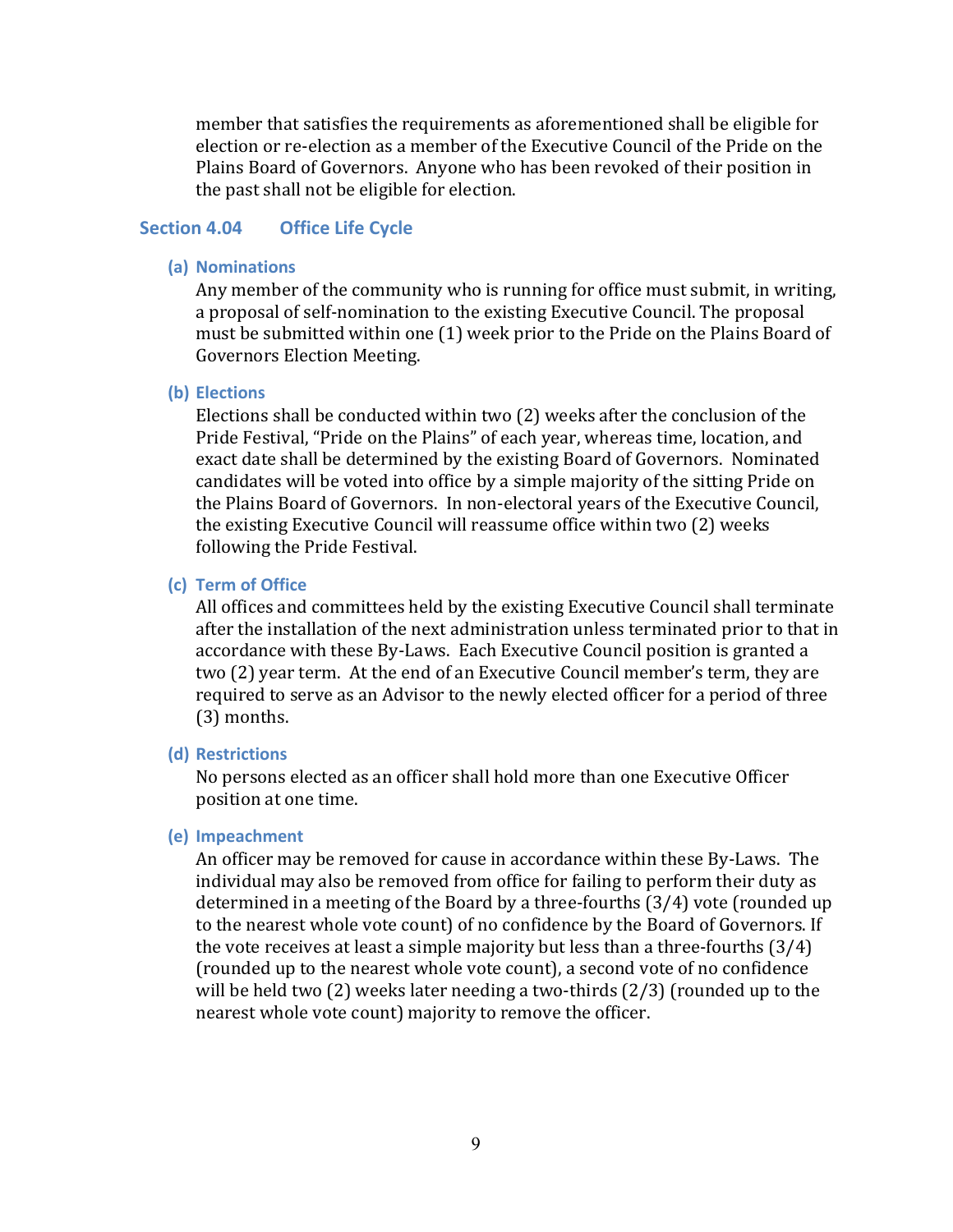#### **Section 4.05 Meetings**

**(a) Time**

Executive Officer meeting shall occur 30 minutes prior to every scheduled Regular Meeting. 

**(b) Quorum**

Executive Officer Meetings shall always consist of President, Vice President, Secretary, and Treasurer. The President may allow, deny or request the attendance of any Board member as they see fit. Quorum is constituted by the President and one other Executive Officer, or three Executive Officers.

**(c) Absences**

Executive Officers who cannot attend a meeting must submit a written excuse to the President. The President can decide validity of the excuse and can determine disciplinary actions.

## **Section 4.06 Vacancies**

### **(a) Definition of Vacancy**

An Officer shall be considered in vacancy of his Executive Office if they become unable to perform their duties for any reason including but not limited to:

- $\triangleright$  Probation
- $\triangleright$  A successful vote of no confidence
- $\triangleright$  A willful decision to leave office
- $\triangleright$  An illness or injury that substantially interferes with their duties.

#### **(b) Appointment of Interim**

Should an Executive Office become vacant, the Executive Council is granted authority to nominate any Board member in good standing who meets all basic requirements of the office to hold the position on an interim basis. The nominated Board member has the right to accept or decline their nomination. This interim period should not last more than two (2) Board Meetings.

### **(c) Special Election**

The Board members will fill the office in question using standard election procedures outlined in these By-Laws. The Board members may vote by a twothirds  $(2/3)$  majority (rounded up to the nearest whole vote count) to suspend the two (2) weeks between nominations and elections.

#### **(d) Presidential Vacancy**

Should the vacant Executive Office be the Presidency, the Vice-President shall assume all duties of the Presidency in accordance with the By-Laws. The Executive Council shall still nominate an interim Vice President and follow all procedures in this section.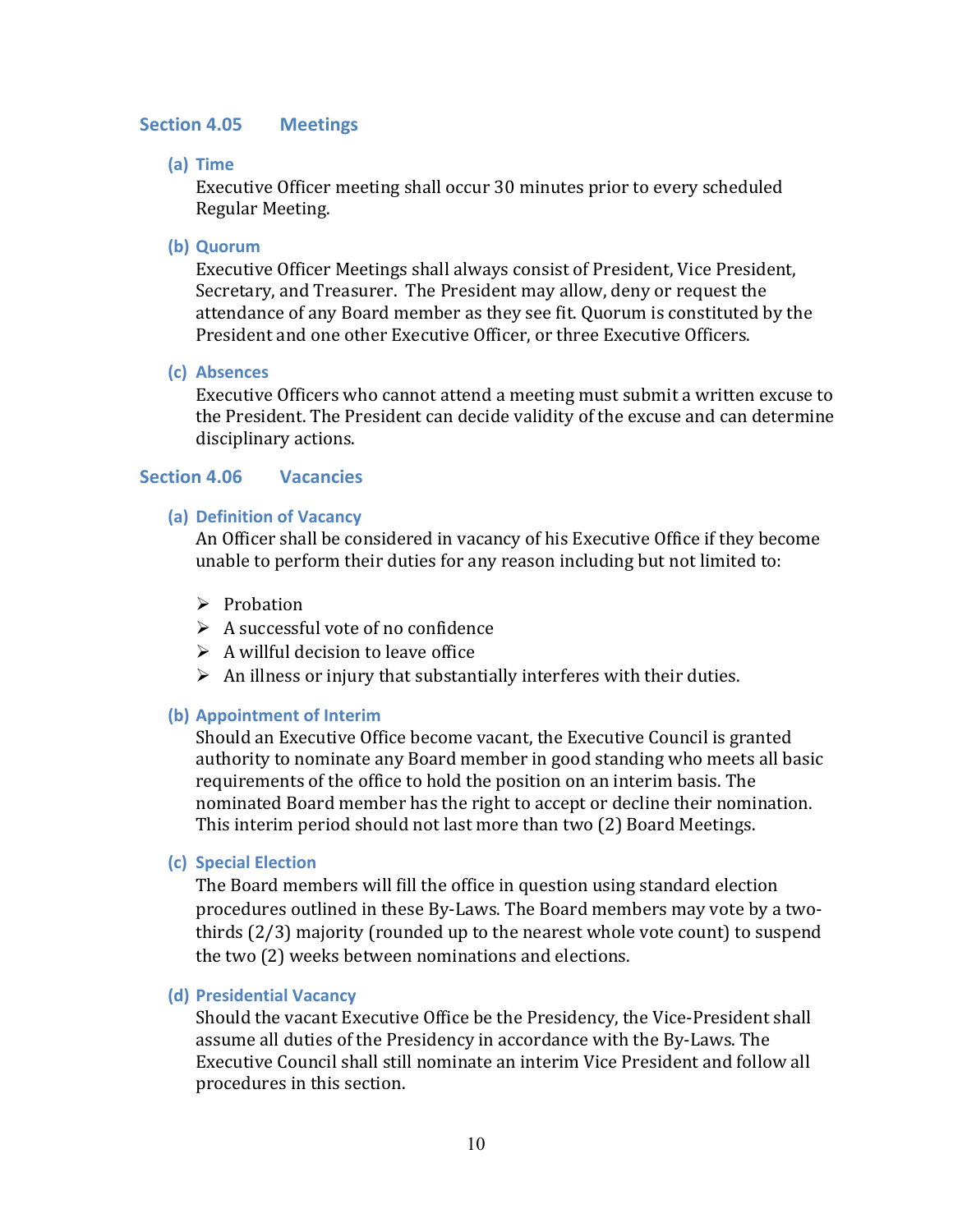#### **Section 4.07 Responsibilities**

#### **(a) Officers' Duties**

These By-Laws shall outline all rights and responsibilities of each office.

#### **(b) Organization Finances**

The Pride on the Plains is a non-profit organization. Any monetary income must be re-invested into the direct benefit of the organization. The operating funds including records and receipts of all transactions shall be kept in a bank account in a regular bank and all checks shall bear the signatures of two  $(2)$  official signees on the account.

#### **(c) Financial Detriment**

An Officer who causes financial detriment to the organization through negligence of duty or wrong doing, shall suffer the loss personally. Negligence of duty or wrong doing is to be determined by the Executive Council, subject to the approval of the Pride on the Plains Board of Governors.

## **Section 4.08 Disciplinary Permissions**

### **(a) Authority**

It shall be the authority of the Executive Council to take disciplinary action against any member who is in violation of a rule or regulation set forth by these By-Laws or approved committee rules and regulations, so long as the rule(s) and regulation(s) are not in violation of these By-Laws or State and Federal Laws.

#### **(b) Limitations**

The Executive Council shall be limited to disciplinary action not to exceed: any form of physical, mental, or emotional harm, a single fine exceeding thirty dollars and zero cents (\$30.00), banishment of any Pride on the Plains related event or meetings, probation longer than two (2) months, or "Double Jeopardy" (defined as the assignment of more than one  $(1)$  disciplinary sanction for a single offense).

#### **(c) Egregious Offences**

If the Executive Council feels as though an offense committed by a member is too egregious for appropriate level of disciplinary action, they may refer the member in violation to local authorities.

#### **(d) Appeals**

The member in question may appeal any ruling of the Executive Council to the entire Board of Governors. A formal appeal must be submitted in writing to the Secretary within three  $(3)$  days after the decision in question. After the appeal is received, a discussion will be held at the following meeting and a vote will take place to either stay or appeal the decision. A simple majority is needed to appeal the ruling.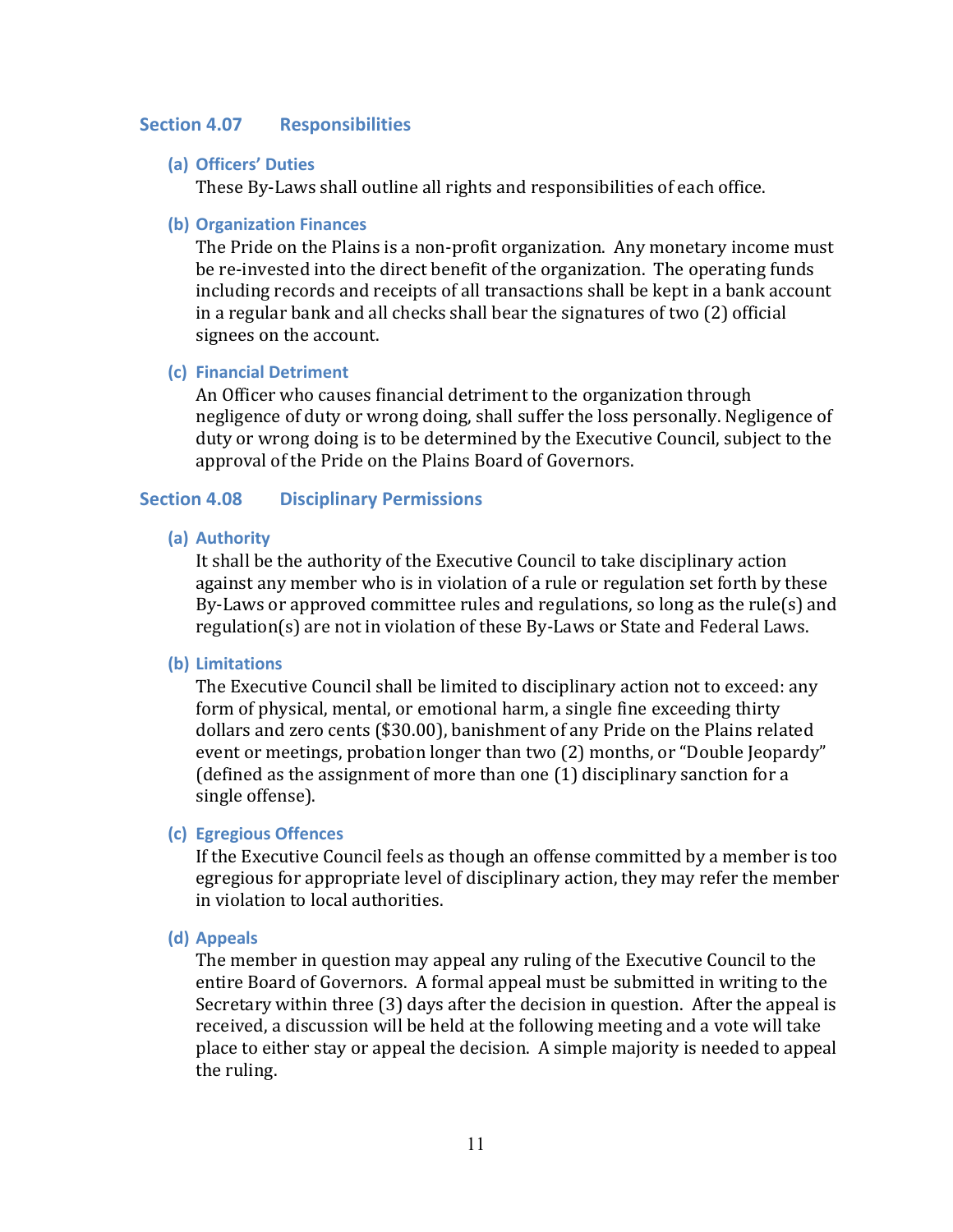### **Section 4.09 Impartiality**

#### **(a) Board Member Bias**

If a Board member could potentially have any bias against a member brought forth regarding disciplinary actions, the biased member shall be temporarily removed from the board for that vote only. The member of the board temporarily suspended because of their bias against the member in violation shall be reinstated after the vote and disciplinary action has been brought forth.

#### **(b) Jurist Self-Recusal**

Any member of the Board shall be able to recuse themselves if they suspect their own bias.

#### **(c) Recusal by the Accused**

The member being brought forth disciplinary actions shall be able to request to the Executive Council that a biased member of the Board be removed so that no bias influences can vote against them. The request shall be determined by the members of the Executive Council.

#### **(d) Recusal by the Accuser**

The member being brought forth for disciplinary actions shall be able to request to the Executive Council that a biased member be removed so that no bias influences can vote against them. The request shall be determined by the members of the Executive Council.

## **Section 4.10** *Jurisdiction*

The Executive Council of the Pride on the Plains Board of Governors shall evaluate and rule on charges against members included but not limited to:

- $\triangleright$  Any behavior detrimental to the organization that any member feels is above their level of discipline or outside of the scope of their office.
- $\triangleright$  Punitive fines and labor assignments that a member feels are undue and unjust.
- $\triangleright$  Reinstating members from disciplinary probation.

## **Article V. MEMBERS AT LARGE**

#### **Section 5.01 The Members at Large**

The Members at Large shall consist of five (5) non-Executive Council position on the Pride on the Plains Board of Governors. They possess all voting rights pertaining to the function of the organization that is otherwise outlined in these By-Laws. It is the responsibility of the Members at Large to hold a Committee Chairman position. Attendance to important organization functions such as, but not limited to important social events, benefits, meetings, and Pride on the Plains, are mandatory provided they are announced one (1) week in advance. Excuses for nonattendance must be rendered to the President. The Executive Council may review the validity of any excuse. If the excuse is not accepted, a sanction will be levied. Advertisement and/or promotion of Pride on the Plains events is mandatory.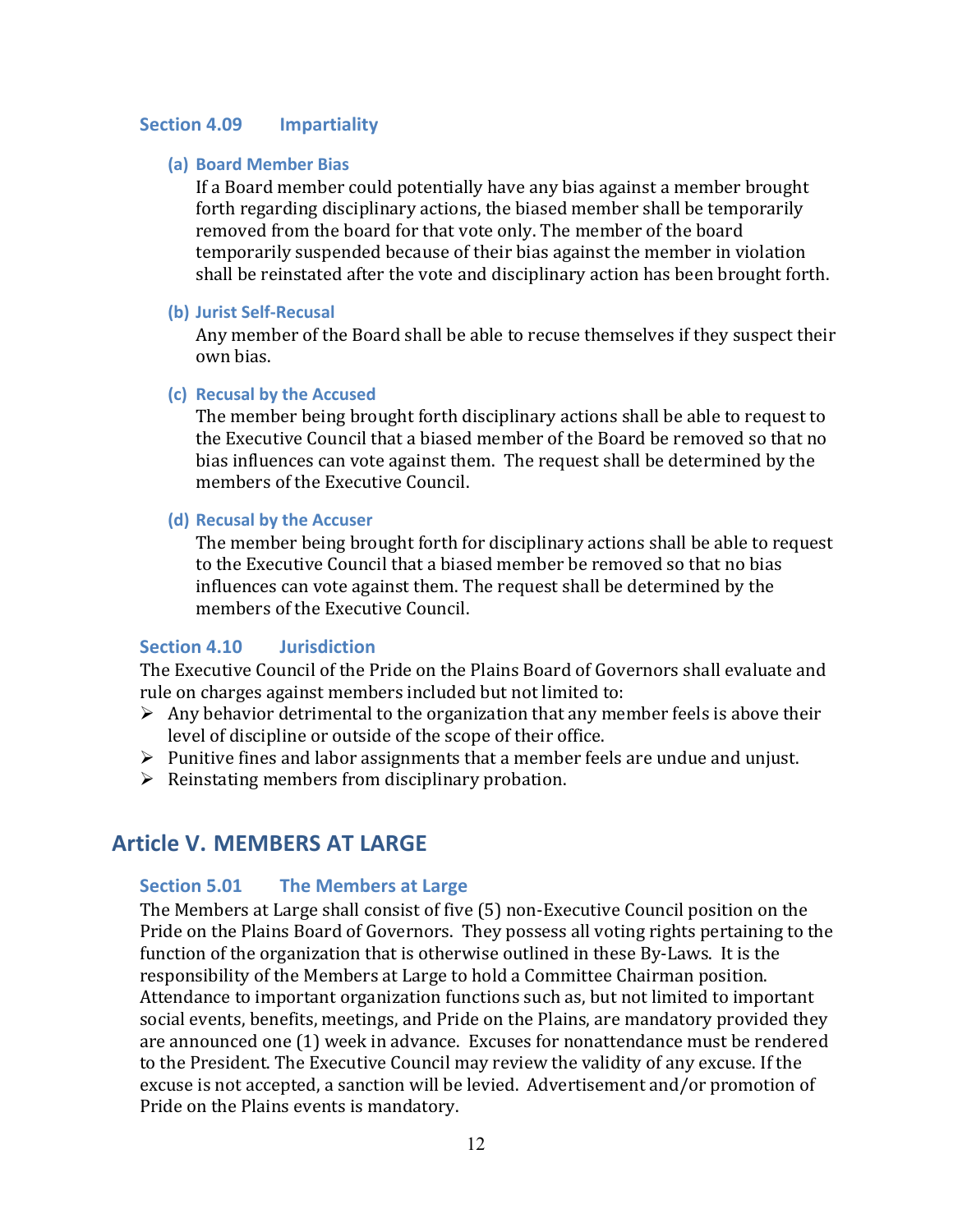#### **Section 5.02 Requirements**

#### **(a) Membership**

All candidates at the time of election must meet the requirements set forth in Article II, Section 2.02. Anyone in hope of election or re-election must not be under probation from the organization and must be in good standing. Any member that satisfies the requirements as aforementioned shall be eligible for election or re-election as a member of the Pride on the Plains Board of Governors. Anyone who has been revoked of their position in the past shall not be eligible for election.

#### **Section 5.03 Office Life Cycle**

#### **(a) Nominations**

Any member of the community who is running for office must submit, in writing, a proposal of self-nomination to the existing Executive Council. The proposal must be submitted within one (1) week prior to the Pride on the Plains Board of Governors Election Meeting.

#### **(b) Elections**

Elections shall be conducted between two  $(2)$  to four  $(4)$  weeks after the conclusion of the Pride Festival, "Pride on the Plains" of each year, whereas time, location, and exact date shall be determined by the existing Board of Governors. Nominated candidates will be voted into office by a simple majority of the sitting Pride on the Plains Executive Council.

#### **(c) Term of Office**

All offices and committees held by the existing Members at Large shall terminate after the installation of the next administration unless terminated prior to that in accordance with these By-Laws. Each Members at Large position is granted a one (1) year term.

#### **(d) Restrictions**

No persons elected as an officer shall hold more than one (1) Board of Governors position at one time.

#### **(e) Impeachment**

An officer may be removed for cause in accordance within these By-Laws. The individual may also be removed from office for failing to perform their duty as determined in a meeting of the Board by a three-fourths  $(3/4)$  (rounded up to the nearest whole vote count) vote of no confidence by the Board of Governors. If the vote receives at least a simple majority but less than a three-fourths  $(3/4)$ (rounded up to the nearest whole vote count), a second vote of no confidence will be held two  $(2)$  weeks later needing a two-thirds  $(2/3)$  majority (rounded up to the nearest whole vote count) to remove the officer.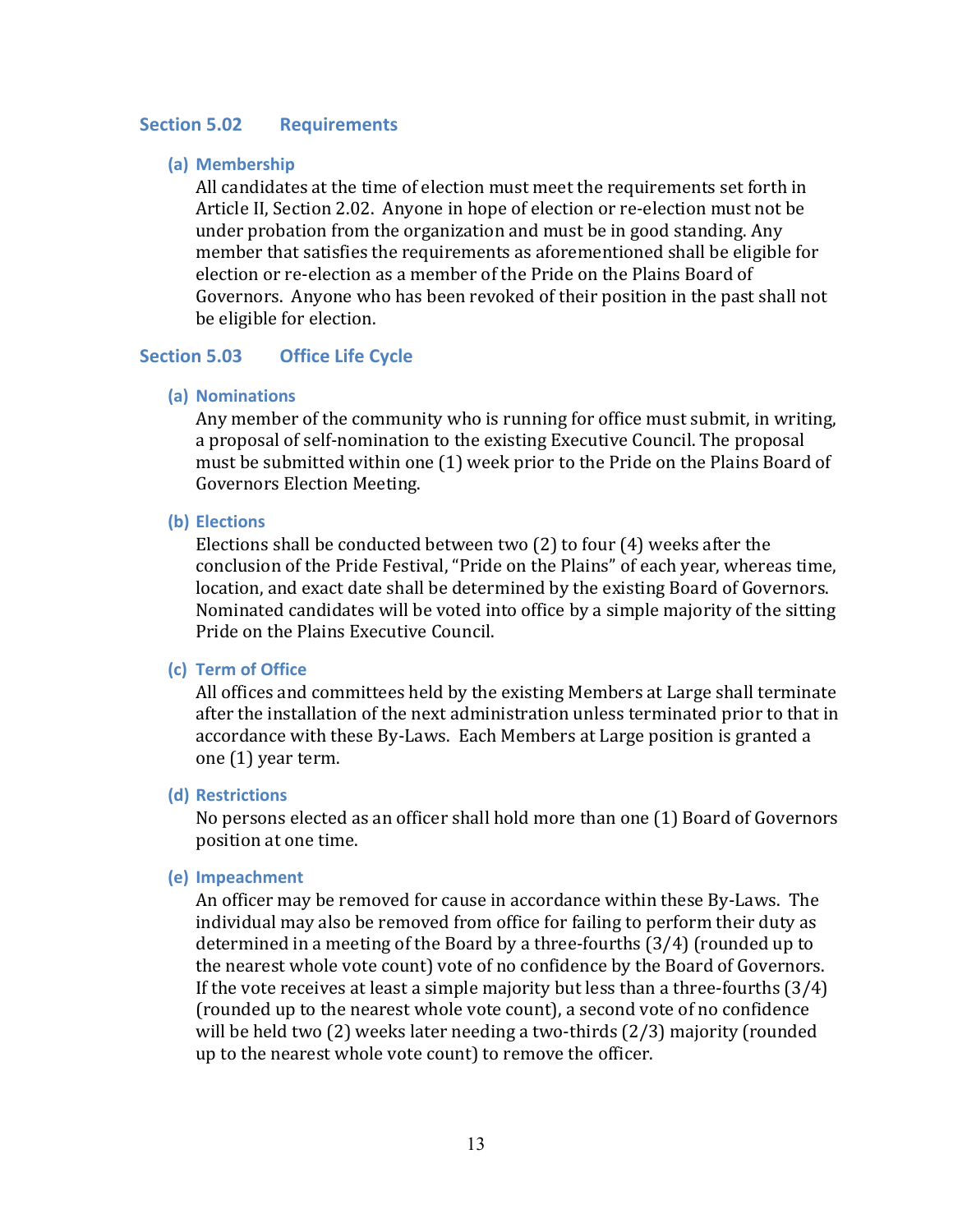## **Section 5.04 Meetings**

#### **(a) Regulations**

All meeting regulations are outlined in Article III

## **Section 5.05 Vacancies**

#### **(a) Definition of Vacancy**

A Member at Large shall be considered in vacancy of their if they become unable to perform their duties for any reason including but not limited to:

- $\triangleright$  Probation
- $\triangleright$  A successful vote of no confidence
- $\triangleright$  A willful decision to leave office
- $\triangleright$  An illness or injury that substantially interferes with their duties.

#### **(b) Appointment of Interim**

Should a Board of Governors seat become vacant, the Executive Council is granted authority to nominate any persons in good standing who meets all basic requirements of the office to hold the position on an interim basis. The nominated Board member has the right to accept or decline their nomination. This interim period should not last more than two (2) Board Meetings.

#### **(c) Special Election**

The Board members will fill the office in question using standard election procedures outlined in these By-Laws. The Board members may vote by a twothirds  $(2/3)$  majority (rounded up to the nearest whole vote count) to suspend the two (2) weeks between nominations and elections.

#### **Section 5.06 Responsibilities**

**(a) Member at Large Duties**

Members at Large are required to attend all scheduled Regular Meetings, Pride on the Plains functions and events, and serve as a Committee Chairman.

#### **(b) Financial Detriment**

An officer who causes financial detriment to the organization through negligence of duty or wrong doing, shall suffer the loss personally. Negligence of duty or wrong doing is to be determined by the Executive Council, subject to the approval of the Pride on the Plains Board of Governors.

## **Section 5.07 Disciplinary Permissions**

**(a) Authority**

It shall be the authority of the Executive Council to take disciplinary action against any member who is in violation of a rule or regulation set forth by these By-Laws. A Member at Large may take disciplinary actions within their Committees, as they are outlined within approved committee rules and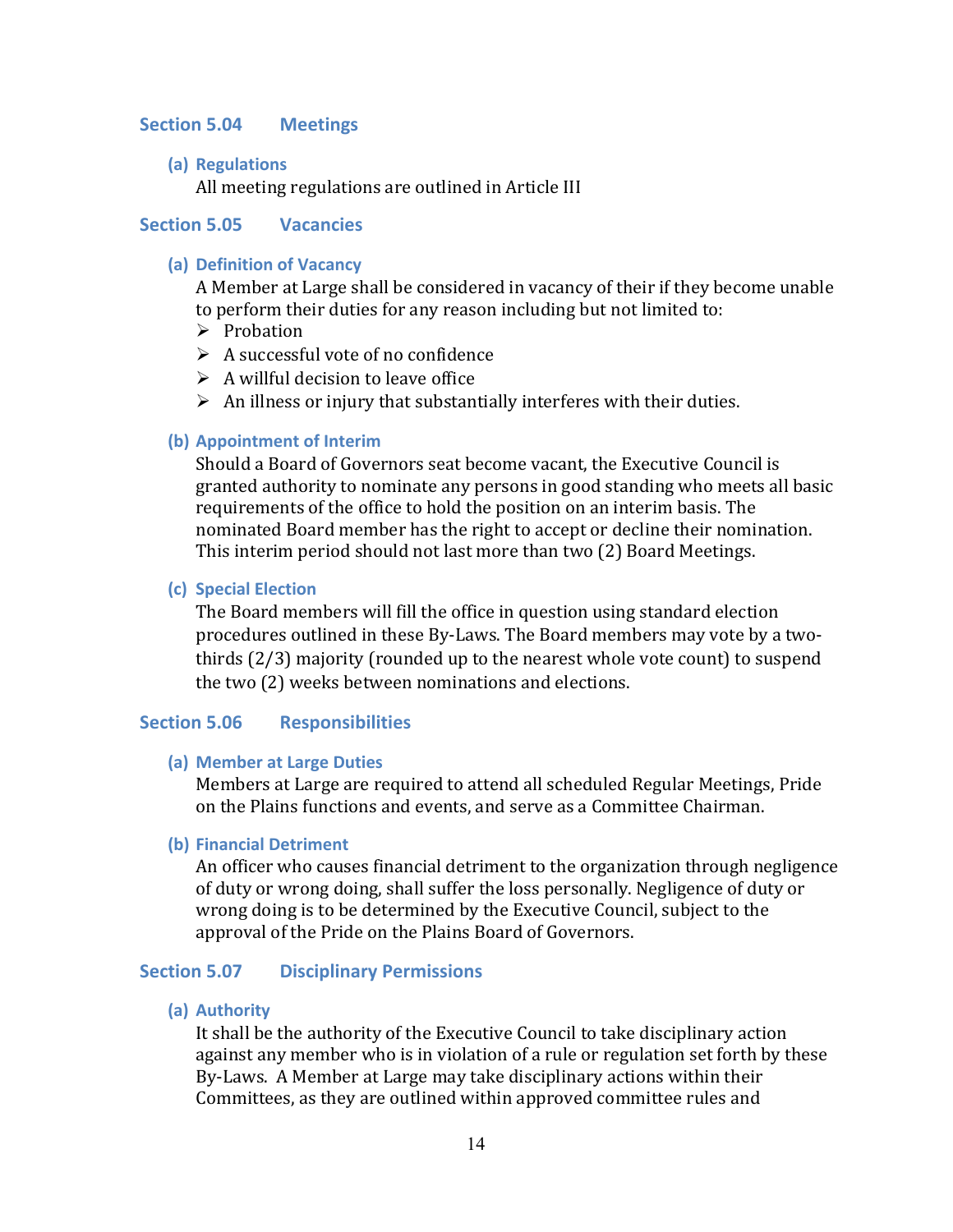regulations, so long as the rule(s) and regulation(s) are not in violation of these By-Laws or State and Federal Laws.

## **Article VI. THE COMMITTEES**

## **Section 6.01 The Committees**

Committees shall be established to help organize, delegate, and perform functions for the betterment of the organization. All of the Committee Chairman will report to the Vice President. Committee Chairman shall be appointed at the time of Board of Governors Elections and position installment. The seat of Committee Chairman is solely reserved for the members of the Pride on the Plains Board of Governors.

#### **Section 6.02 •• Committee Chairman**

#### **(a) Vendor/Sponsorship Chairman**

The Vendor/Sponsorship Chairman shall work closely with the Treasurer to negotiate with businesses and sponsors for the Pride on the Plains organization. They will draft contracts to negotiate deals with terms and conditions regarding items or services to be sold, advertisements, donations, etc. They shall work in the communications and organization of the vendor and booths aspect of the Festival Committee. The Chairman shall also coordinate methods of collecting and advertising methods of donation collection.

### **(b) Fundraiser and Benefits Chairman**

The Fundraiser and Benefits Chairman shall be responsible for organizing and coordinating events to raise money for the Pride on the Plains organization. The Chairman is responsible for hosting a minimum of one  $(1)$  fundraising event or benefit each month, though two  $(2)$  is highly suggested. All income accrued from these fundraisers and benefits shall be immediately collected, recorded and deposited by the Treasurer.

#### **(c) Public Relation Chairman**

The Public Relation Chairman shall be responsible for reaching out with the community and local organizations to effectively create a positive relationship between Pride on the Plains and their organization. The Chairman is in charge of providing a positive image and face of the organization through means of advertisements (brochures, signs, posters, etc.), attendance and proxyspokesperson at local events/meetings, etc.

#### **(d) Merchandise Chairman**

The Merchandise Chairman is responsible for designing, creating, and marketing "Pride on the Plains" merchandise and materials such as, but not limited to (Tshirts, koozies, stickers, fans, etc.). They shall work with local designers and artist to help in the production of these materials, and shall negotiate the terms and conditions with these businesses. All designs and creations shall be presented to the entire Board of Governors for discussion and possible vote.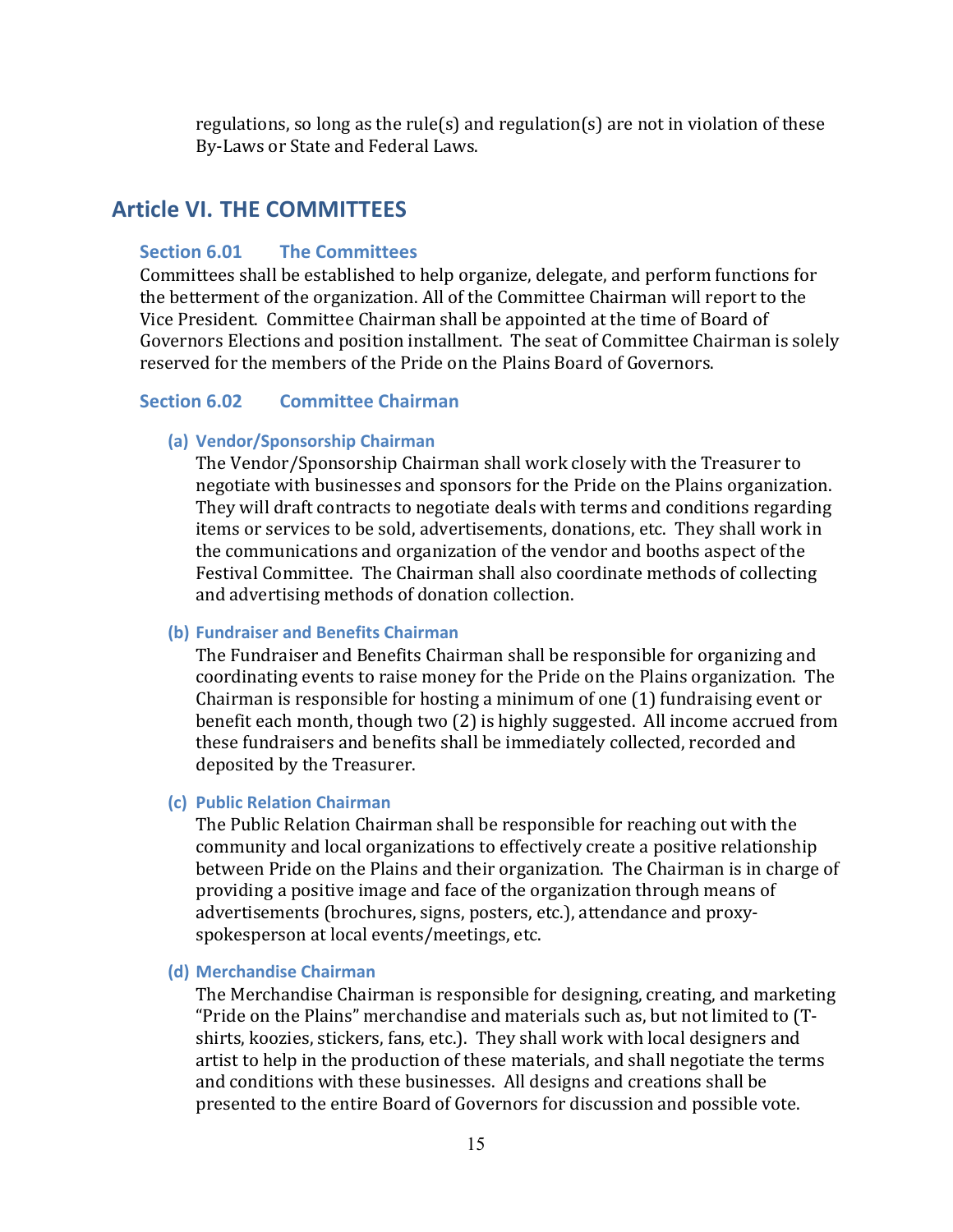## **(e) Parade/March Chairman**

The Parade/March Chairman is responsible for organizing a parade or march that is to take place at the during the week of the Pride Festival. They shall coordinate with the city in gaining proper permits, recruiting local groups and businesses in participation of the parade/march, and drafting waivers and contracts with participants. They shall work in the coordination of all participants on the day of the event, and shall work on this aspect within the Festival Committee.

## **(f) Festival Committee**

All members of the Board of Governors are required to serve on the Festival Committee. It is at the discretion of the President to delegate these responsibilities to the Board members. Responsibilities within the Festival Committee include, but are not limited to:

- $\triangleright$  Rentals (Venue, portable restrooms, equipment, stage, etc.)
- $\triangleright$  Security and Logistics (Set up, clean up, directing, etc.)
- Ø Parade/March
- $\triangleright$  Vendors and Booths
- $\triangleright$  Talent and Entertainment

## **Section 6.03 Requirements**

## **(a) Membership**

All candidates at the time of election must be on the Pride on the Plains Board of Governors in good standing.

## **Section 6.04 Chairmanship Life Cycle**

#### **(a) Nomination**

Nominations for the candidates for the Committee Chairman positions shall take place after the time of the newly elected Board of Governors installment. After reviewing nominations, the floor will be opened for discussion. All Committee Chairman positions are to be finalized by appointed by the President.

## **(b) Term of Office**

All offices and committees shall terminate at the installation of the next administration unless terminated prior to that in accordance with these By-Laws. Any events planned to occur during the remainder of the term after the election of the new Committee Chairman are still the responsibility of the outgoing chairman.

#### **(c) Removal**

The Executive Council may remove any Committee Chairman. At least three out of four  $(3/4)$  Executive Council members must be in favor of removing the chairman. A chairman may also be removed by a three-fourths  $(3/4)$  vote (rounded up to the nearest whole vote count) of no confidence by the Board of Governors.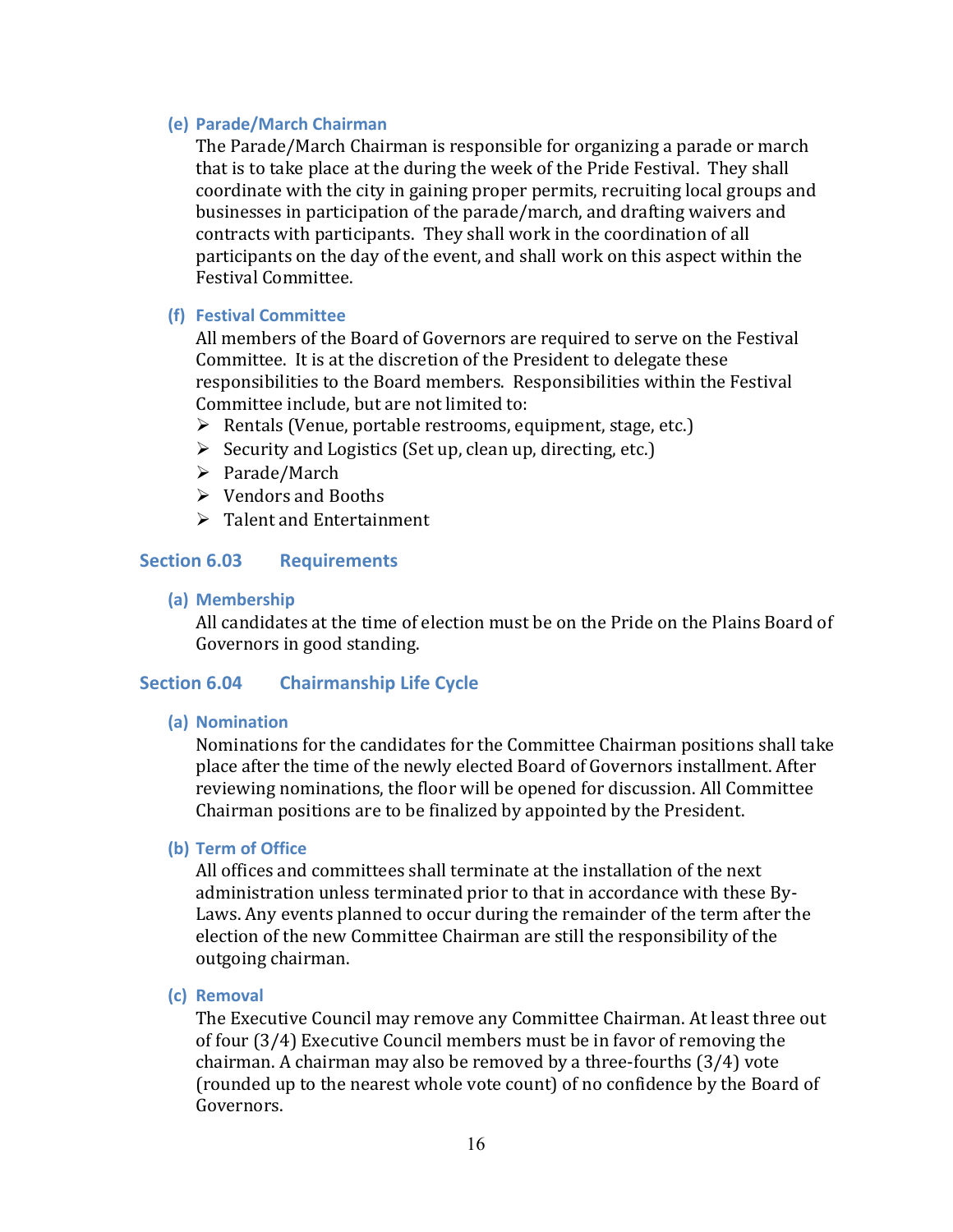## **Section 6.05 Meetings**

#### **(a) Committee Attendance**

The Committee Chairman may allow, deny or request the attendance of any member as they see fit.

#### **(b) Committee Meetings**

Any Committee Chairman may hold meetings whenever they see fit in order to attend to their committee business. The Committees shall meet at least once a month. Times, dates, and necessity of attendance of these meetings shall be determined by the Committee Chairman.

Committee meeting procedures are defined and outlined by the presiding Committee Chairman.

#### **(c) Committee Reports**

The Vice-President may request weekly reports from the Committee Chairman. If a requested report is missed, the Chairman may be placed on probationary status. Acknowledgement of a request for a report must be provided with twenty-four (24) hours and a detailed report shall be given within forty-eight (48) hours. Details shall include past, current, and future businesses to be handled within the committee.

## **Section 6.06 Vacancies**

#### **(a) Definition of Vacancy**

A Committee Chairman shall be considered in vacancy of their position if they become unable to perform their duties for any reason including but not limited to:

- $\triangleright$  Probation of any kind
- $\triangleright$  A successful vote of no confidence or removal by the President or Executive Council
- $\triangleright$  A willful decision to leave position
- $\triangleright$  An illness or injury that substantially interferes with their duties.

#### **(b) Appointment of Interim**

Should a Committee Chairman position become vacant, the Executive Council is granted authority to appoint any other Board member in good standing who meets all basic requirements of the office to hold the position on an interim basis. This interim period should not last more than two (2) meetings.

#### **(c) Special Election**

The Board member will fill the position in question using standard election procedures outlined in these By-Laws.

### **Section 6.07 Committee Formation**

Any chairman may form a committee by formal request to the President at a regular meeting. All members of any committee will be voluntary.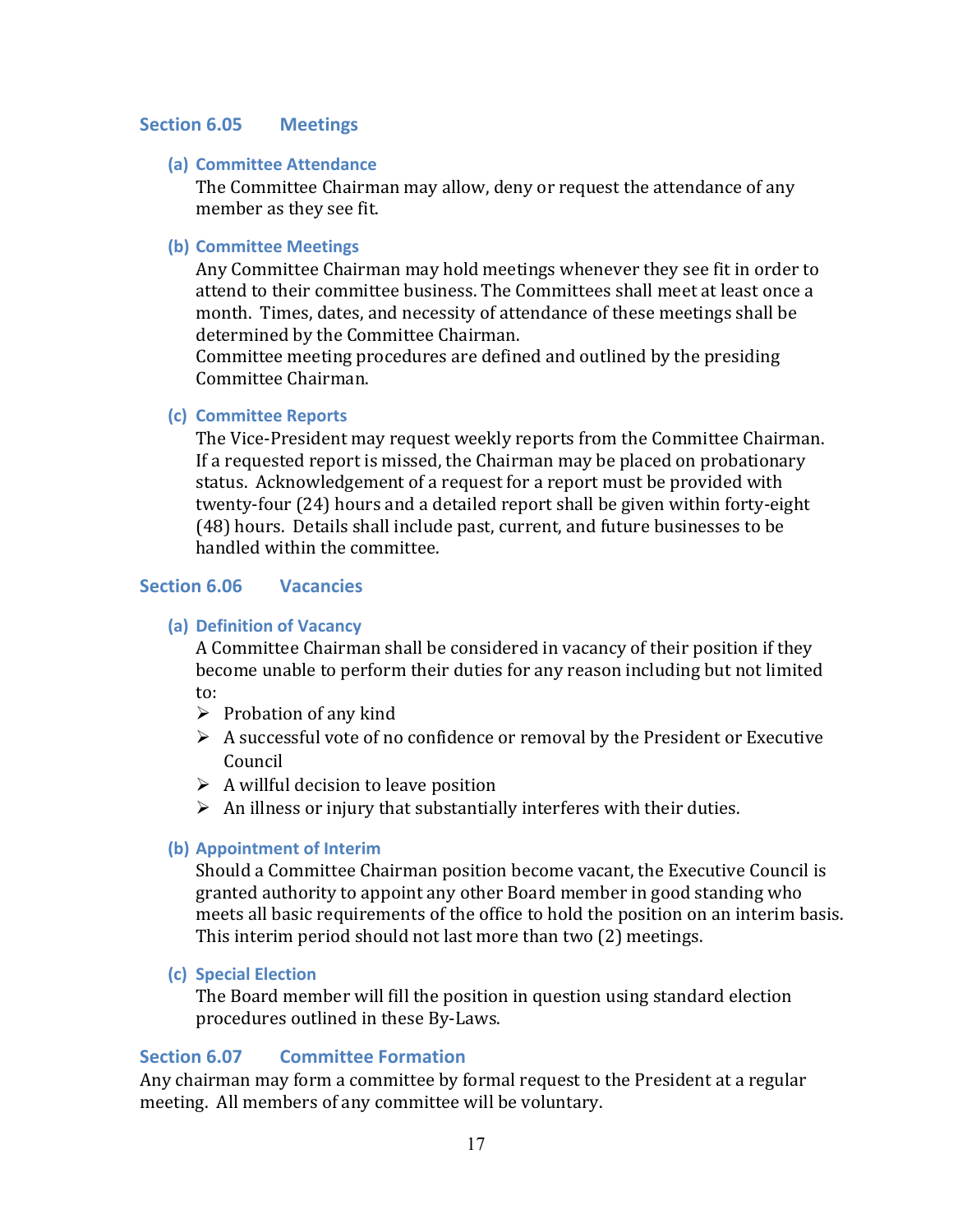#### **Section 6.08 •• Committee Budgets**

#### **(a) Submittals**

Each standing Committee Chairman shall submit any necessary budget requests to the Treasurer prior to the beginning of each meeting to assist in the administration of an effective budget control program. It will be the Committee Chairman's responsibility to appropriate the approved funds to their committee so that they may accomplish their desired tasks. The Committee Chairman will also be responsible for keeping their committee at or under budget.

#### **(b) Authorization**

Any purchase wishing to be made by a committee must be approved prior to being bought. The Committee Chairman must submit a proposal to the Treasurer and President for approval, unless expenditures exceed costs otherwise outlined in Article II, Section 2.03. The Treasurer and President is the authority on approval. Once a purchase is approved, the Committee Chairman or designated Committee member must go with a member of the Executive Council to make the purchase, unless otherwise authorized by the President.

#### **(c) Appropriation of Funds**

Once Committee Budgets are set, the committee may spend the funds in any way it sees fit as long as it pertains towards the committee's goals and responsibilities as outlined above. However, no organizational funds whatsoever shall be paid out for loans, personal use, or items that are not a direct benefit to the organization. No portion of the funds or securities of the organization shall be loaned or given to anyone.

#### **(d) Misappropriation**

Decisions of misappropriation shall be proposed to the Board of Governors and decided by a simple majority vote. Any offending Member shall pay all misappropriated expenses back to the Board of Governors.

#### **(e) Unforeseen Expenditures**

Any change in a budget for an event or expenditure unforeseen at the start of the term must be turned in to the Treasurer a minimum of one (1) meeting prior to the expenditure.

### **Section 6.09 • Financial Detriment**

Any Committee Chairman who causes financial detriment to the organization through negligence of duty shall suffer the loss personally. Negligence of duty is to be determined by the Executive Council.

## **Section 6.10 Disciplinary Permissions**

#### **(a) Authority**

It shall be the authority of any Committee Chairman as well as the Vice President as Chairman of the Committees to enact disciplinary action against any member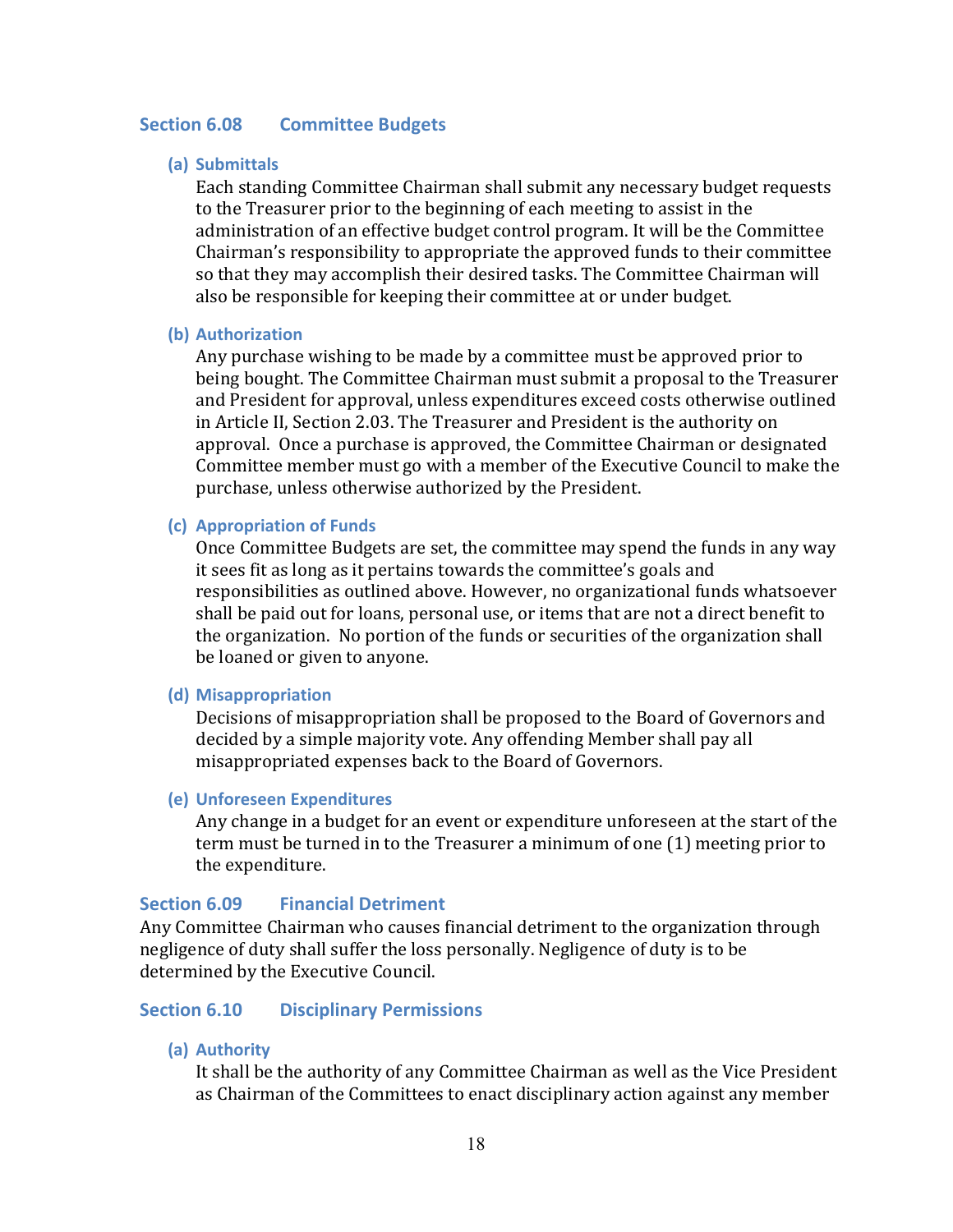of a committee who is in violation of a rule or regulation set forth by that Committee Chairman so long as the rule or regulation has been authorized by the President and Vice President and is not in violation of these By-Laws.

#### **(b) Limitations**

The Committee Chairman shall be limited to disciplinary action not to exceed a fine to the organization that shall not exceed fifteen dollars and zero cents  $($15.00)$ , or a task that is related to their committee that shall not exceed two  $(2)$ hours of work, or an action that may cause physical, emotional, or mental harm.

#### **(c) Egregious Offences**

If the Committee Chairman feels as though the offense committed by the member in violation of the rules and regulations set forth for their committee are too egregious for their appropriate level of disciplinary action, he may refer the member in violation to the Executive Council for disciplinary action. Should the Committee Chairman choose to refer the member to the Executive Council for disciplinary action, the Committee Chairman forfeits their ability to discipline the member in violation of the committee rules or regulations for the offense.

#### **(d) Appeals**

The member in question may appeal any ruling of the Executive Council to the entire Board of Governors. A formal appeal must be submitted in writing to the Secretary within three (3) days after the decision in question. After the appeal is received, a discussion will be held at the following meeting and a vote will take place to either stay or appeal the decision. A simple majority is needed to appeal the ruling.

## **Article VII. Auxiliary Board Members**

## **Section 7.01 •• The Auxiliary Board Members**

The Auxiliary Board Members shall consist of five (5) to ten (10) non-Executive Council or Member at Large positions on the Pride on the Plains Board of Governors. They do not possess any voting rights pertaining to the function of the organization that is otherwise outlined in these By-Laws. It is the responsibility of the Auxiliary Board to assist Committee Chairman in any manner the Pride on the Plains Board sees fit. Attendance to important organization functions such as, but not limited to important social events, benefits, meetings, and Pride on the Plains, are not mandatory but encouraged. They are also strongly encouraged to attend at least one (1) Pride on the Plains Board Meeting each month.

## **Section 7.02 Requirements**

**(a) Membership**

All candidates at the time of appointment must meet the requirements set forth in Article II, Section 2.02. Any member that satisfies the requirements as aforementioned shall be eligible for appointment as a member of the Pride on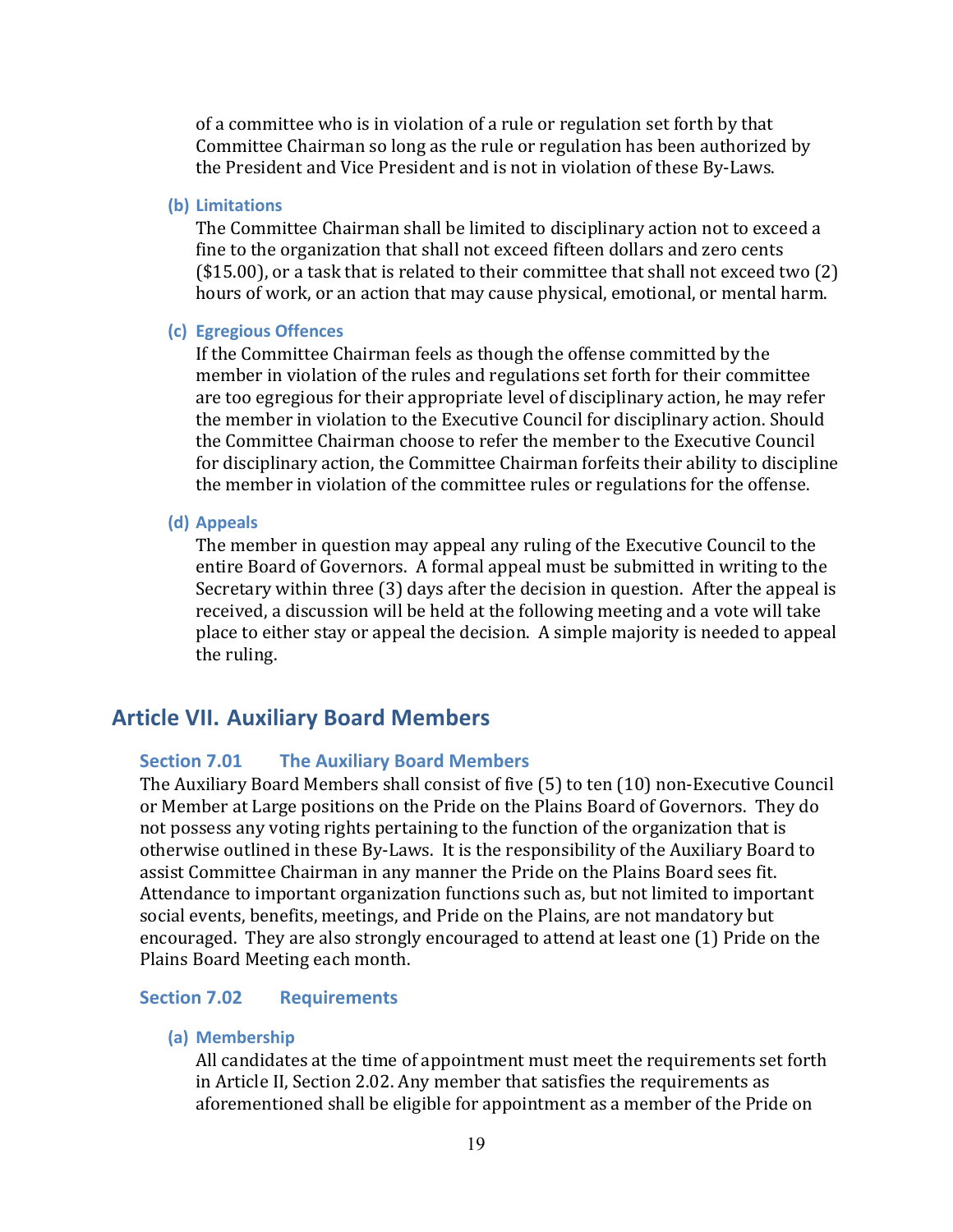the Plains Auxiliary Board. Anyone who has been revoked of their position in the past shall not be eligible for appointment. Auxiliary Board Members may not hold a seat as an Executive Council Member or a Member at Large.

## **Section 7.03 Office Life Cycle**

**(a) Nominations**

Any member of the community who is running for office must submit, in writing, a proposal of self-nomination to the existing board of Pride on the Plains. The proposal may be submitted during the day and time of office appointment.

#### **(b) Elections/Appointments**

Elections shall be conducted at the first meeting of the new year, approaching the current year's Pride Festival, "Pride on the Plains" of each year, whereas time, location, and exact date shall be determined by the existing Board of Governors. Nominated candidates will be voted into office by a simple majority of the sitting Pride on the Plains Board. Following elections, Auxiliary Board Members shall be appointed to a specific Committee Chairman to assist in the duties and responsibilities of the aforementioned committee, in a manner in which they feel qualified and amenable.

## **(c) Term of Office**

All offices and committees held by the existing Auxiliary Board shall terminate after the installation of the next administration unless terminated prior to that in accordance with these By-Laws. Each Auxiliary Board position is granted a term not exceeding the date of the period from election to the Pride on the Plains Festival.

#### **(d) Restrictions**

No persons elected as an officer shall hold more than one (1) Auxiliary Board position.

#### **(e) Impeachment**

An officer may be removed for cause in accordance within these By-Laws. The individual may also be removed from office for failing to perform their duty as determined in a meeting of the Board by a three-fourths  $(3/4)$  (rounded up to the nearest whole vote count) vote of no confidence by the Board of Governors. If the vote receives at least a simple majority but less than a three-fourths  $(3/4)$ (rounded up to the nearest whole vote count), a second vote of no confidence will be held two  $(2)$  weeks later needing a two-thirds  $(2/3)$  majority (rounded up to the nearest whole vote count) to remove the officer.

## **Section 7.04 Meetings**

**(a) Regulations**

Auxiliary Board members are strongly encouraged to attend at least one (1) Pride on the Plains Board Meeting each month.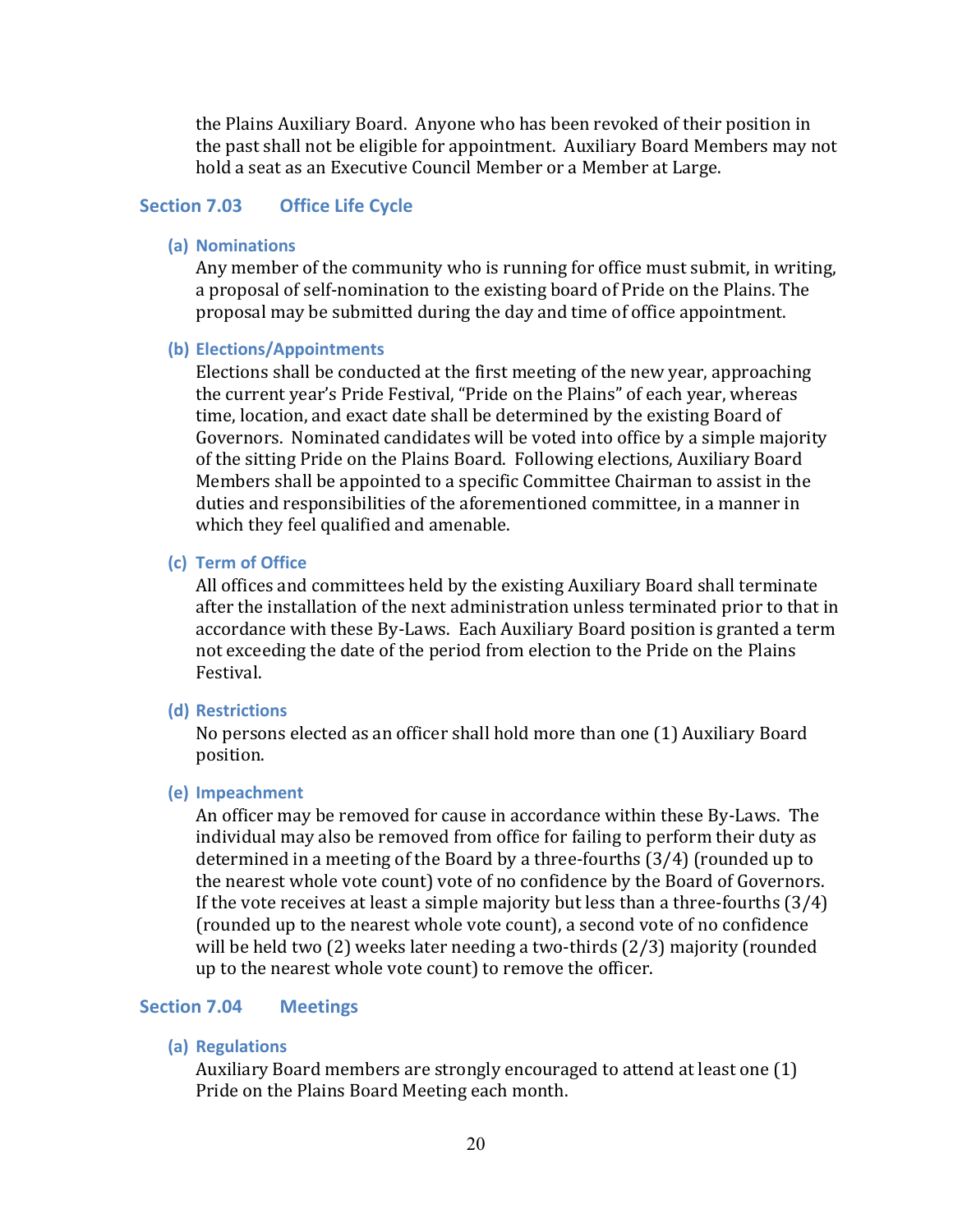## **Section 7.05 Vacancies**

#### **(a) Definition of Vacancy**

An Auxiliary Board position shall be considered in vacancy of their if they become unable to perform their duties for any reason including but not limited to:

- $\triangleright$  Probation
- $\triangleright$  A successful vote of no confidence
- $\triangleright$  A willful decision to leave office
- $\triangleright$  An illness or injury that substantially interferes with their duties.

#### **(b) Appointment of Interim**

Should a Board of Governors seat become vacant, the Executive Council is granted authority to nominate any persons in good standing who meets all basic requirements of the office to hold the position on an interim basis. The nominated Board member has the right to accept or decline their nomination. This interim period should not last more than two (2) Board Meetings.

#### **(c) Special Election**

The Board members will fill the office in question using standard election procedures outlined in these By-Laws. The Board members may vote by a twothirds  $(2/3)$  majority (rounded up to the nearest whole vote count) to suspend the two (2) weeks between nominations and elections.

## **Section 7.06 Responsibilities**

#### **(a) Auxiliary Board Member Duties**

Auxiliary Board Members are encouraged to attend monthly Regular Meetings and Pride on the Plains functions and events. Auxiliary Board Members sole duty is to assist Committee Chairman in any manner they see fit. They are to assist in the operations and functions held responsible by their appropriate Committee Chairman.

#### **(b) Financial Detriment**

An officer who causes financial detriment to the organization through negligence of duty or wrong doing, shall suffer the loss personally. Negligence of duty or wrong doing is to be determined by the Executive Council, subject to the approval of the Pride on the Plains Board of Governors.

## **Section 7.07 Disciplinary Permissions**

**(a) Authority**

It shall be the authority of the Executive Council to take disciplinary action against any member who is in violation of a rule or regulation set forth by these By-Laws. A Member at Large may take disciplinary actions within their Committees, as they are outlined within approved committee rules and regulations, so long as the rule(s) and regulation(s) are not in violation of these